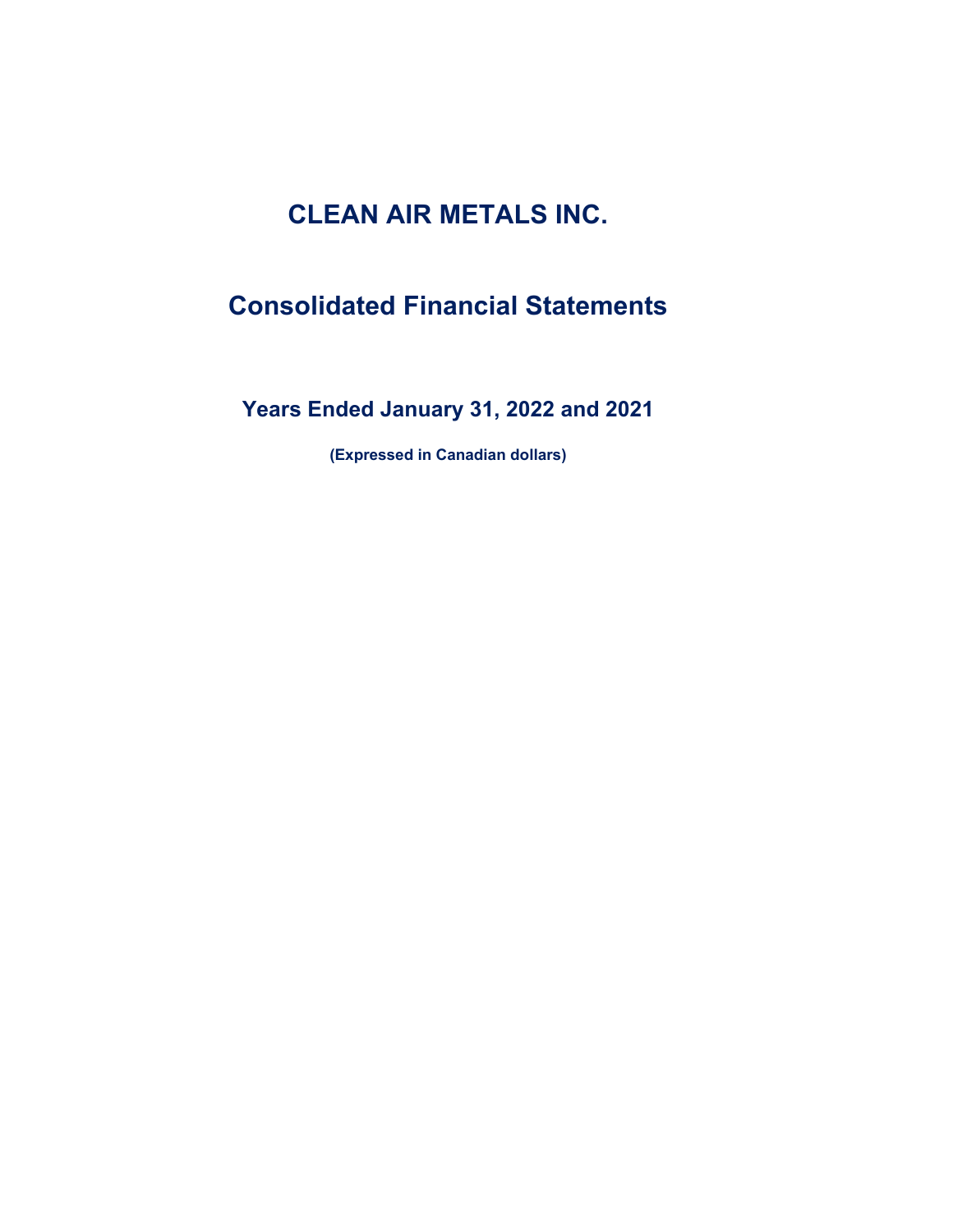

17th floor, 1030 West Georgia St., Vancouver, BC, Canada V6E 2Y3

Tel: 604.714.3600 Fax: 604.714.3669 Web: manningelliott.com

#### **INDEPENDENT AUDITORS' REPORT**

To the Shareholders and Directors of Clean Air Metals Inc.

#### **Opinion**

We have audited the accompanying consolidated financial statements of Clean Air Metals Inc. (the "Company") which comprise the consolidated statements of financial position as at January 31, 2022 and 2021, and the consolidated statements of loss and comprehensive loss, cash flows and changes in equity for the years then ended, and the related notes comprising a summary of significant accounting policies and other explanatory information.

In our opinion, the accompanying consolidated financial statements present fairly, in all material respects, the financial position of the Company as at January 31, 2022 and 2021, and its financial performance and its cash flows for the years then ended in accordance with International Financial Reporting Standards as issued by the International Accounting Standards Board.

#### **Basis for Opinion**

We conducted our audits in accordance with Canadian generally accepted auditing standards. Our responsibilities under those standards are further described in the Auditors' Responsibilities for the Audit of the Consolidated Financial Statements section of our report. We are independent of the Company in accordance with the ethical requirements that are relevant to our audits of the consolidated financial statements in Canada, and we have fulfilled our other ethical responsibilities in accordance with these requirements. We believe that the audit evidence we have obtained is sufficient and appropriate to provide a basis for our opinion.

#### **Emphasis of Matter - Material Uncertainty Related to Going Concern**

We draw attention to Note 1 of the accompanying consolidated financial statements, which describes matters and conditions that indicate the existence of a material uncertainty that may cast significant doubt about the Company's ability to continue as a going concern. Our opinion is not modified in respect of this matter.

#### **Other Information**

Management is responsible for the other information, which comprises the information included in the Company's Management Discussion & Analysis to be filed with the relevant Canadian securities commissions.

Our opinion on the consolidated financial statements does not cover the other information and we do not express any form of assurance conclusion thereon.

In connection with our audits of the consolidated financial statements, our responsibility is to read the other information identified above and, in doing so, consider whether the other information is materially inconsistent with the financial statements or our knowledge obtained in the audit or otherwise appears to be materially misstated.

If, based on the work we have performed on this other information, we conclude that there is a material misstatement of this other information, we are required to report that fact. We have nothing to report in this regard.

#### **Responsibilities of Management and Those Charged with Governance for the Consolidated Financial Statements**

Management is responsible for the preparation and fair presentation of the consolidated financial statements in accordance with International Financial Reporting Standards as issued by the International Accounting Standards Board, and for such internal control as management determines is necessary to enable the preparation of financial statements that are free from material misstatement, whether due to fraud or error.

In preparing the consolidated financial statements, management is responsible for assessing the Company's ability to continue as a going concern, disclosing, as applicable, matters related to going concern and using the going concern basis of accounting unless management either intends to liquidate the Company or to cease operations, or has no realistic alternative but to do so.

Those charged with governance are responsible for overseeing the Company's financial reporting process.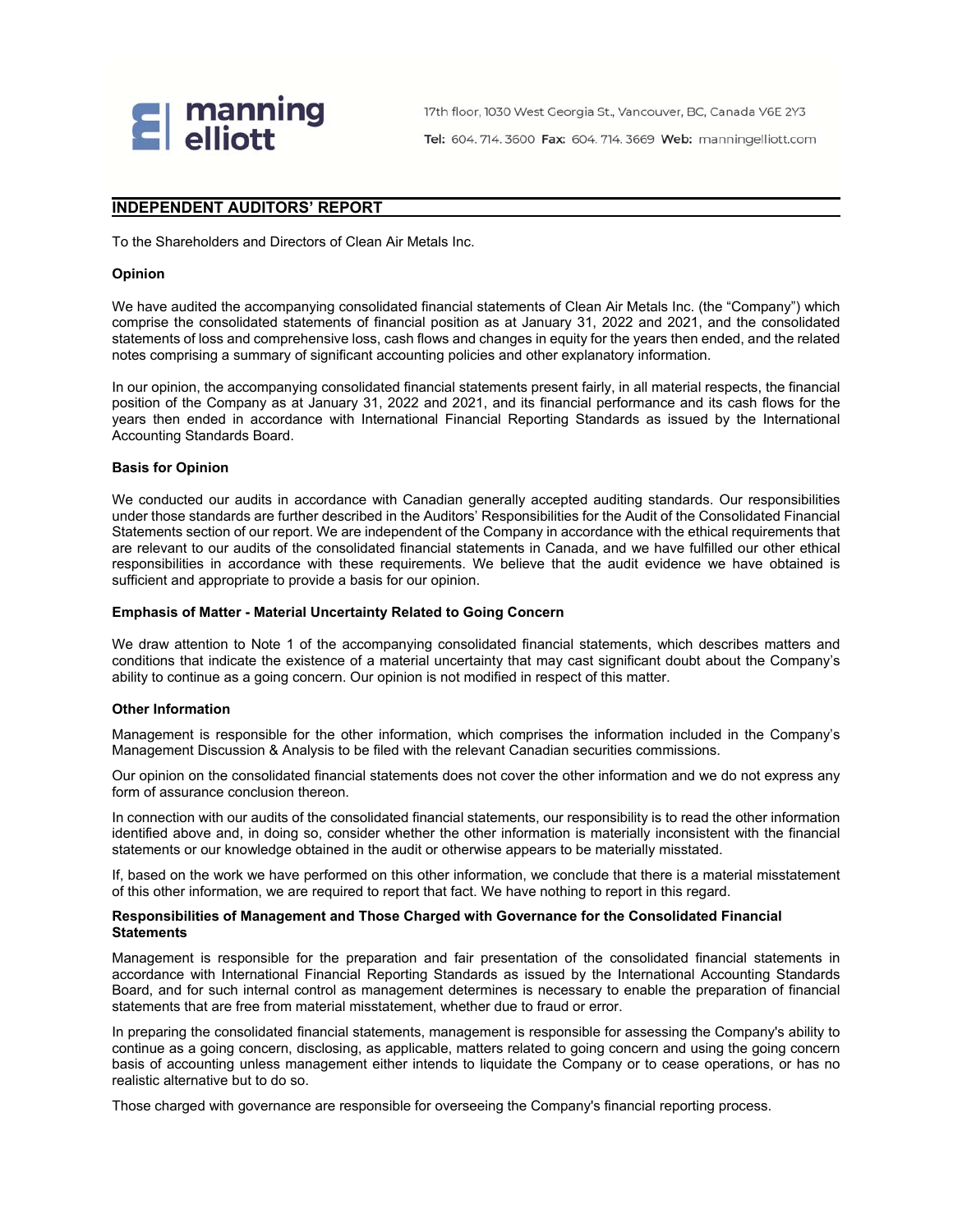#### **Auditors' Responsibilities for the Audit of the Consolidated Financial Statements**

Our objectives are to obtain reasonable assurance about whether the consolidated financial statements as a whole are free from material misstatement, whether due to fraud or error, and to issue an auditors' report that includes our opinion. Reasonable assurance is a high level of assurance, but is not a guarantee that an audit conducted in accordance with Canadian generally accepted auditing standards will always detect a material misstatement when it exists. Misstatements can arise from fraud or error and are considered material if, individually or in the aggregate, they could reasonably be expected to influence the economic decisions of users taken on the basis of these financial statements.

As part of an audit in accordance with Canadian generally accepted auditing standards, we exercise professional judgment and maintain professional skepticism throughout the audit. We also:

- Identify and assess the risks of material misstatement of the consolidated financial statements, whether due to fraud or error, design and perform audit procedures responsive to those risks, and obtain audit evidence that is sufficient and appropriate to provide a basis for our opinion. The risk of not detecting a material misstatement resulting from fraud is higher than for one resulting from error, as fraud may involve collusion, forgery, intentional omissions, misrepresentations, or the override of internal control.
- Obtain an understanding of internal control relevant to the audit in order to design audit procedures that are appropriate in the circumstances, but not for the purpose of expressing an opinion on the effectiveness of the Company's internal control.
- Evaluate the appropriateness of accounting policies used and the reasonableness of accounting estimates and related disclosures made by management.
- Conclude on the appropriateness of management's use of the going concern basis of accounting and, based on the audit evidence obtained, whether a material uncertainty exists related to events or conditions that may cast significant doubt on the Company's ability to continue as a going concern. If we conclude that a material uncertainty exists, we are required to draw attention in our auditors' report to the related disclosures in the consolidated financial statements or, if such disclosures are inadequate, to modify our opinion. Our conclusions are based on the audit evidence obtained up to the date of our auditors' report. However, future events or conditions may cause the Company to cease to continue as a going concern.
- Evaluate the overall presentation, structure and content of the consolidated financial statements, including the disclosures, and whether the consolidated financial statements represent the underlying transactions and events in a manner that achieves fair presentation.
- Obtain sufficient appropriate audit evidence regarding the financial information of the entities or business activities within the Company to express an opinion on the consolidated financial statements. We are responsible for the direction, supervision and performance of the group audit. We remain solely responsible for our audit opinion.

We communicate with those charged with governance regarding, among other matters, the planned scope and timing of the audit and significant audit findings, including any significant deficiencies in internal control that we identify during our audit.

We also provide those charged with governance with a statement that we have complied with relevant ethical requirements regarding independence, and to communicate with them all relationships and other matters that may reasonably be thought to bear on our independence, and where applicable, related safeguards.

The engagement partner on the audit resulting in this independent auditors' report is Ted McLellan.

Manning Elliott LLP

CHARTERED PROFESSIONAL ACCOUNTANTS Vancouver, Canada May 31, 2022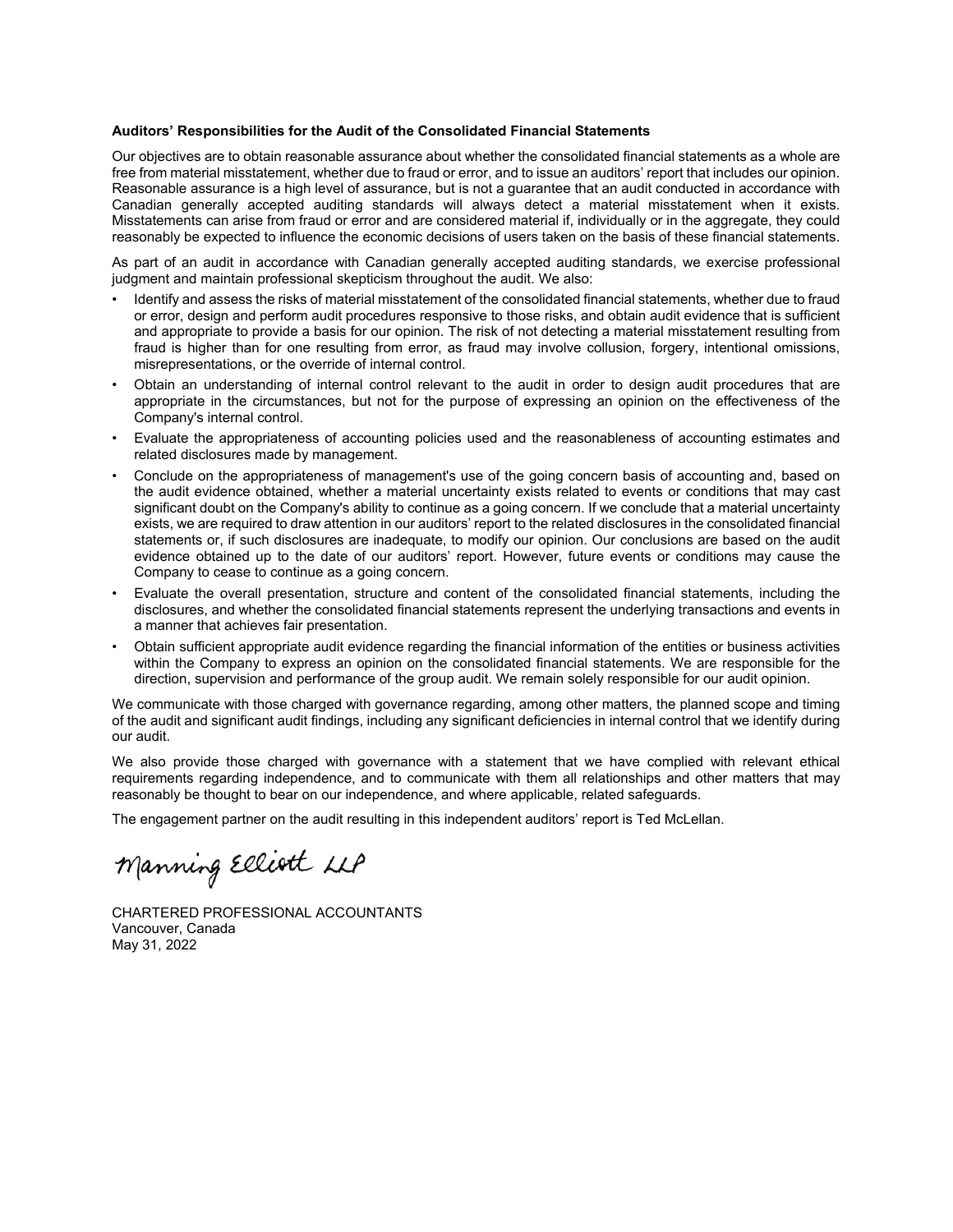# **Clean Air Metals Inc. Consolidated Statements of Financial Position As at January 31**  (Expressed in Canadian dollars)

|                                                   | 2022             | 2021             |
|---------------------------------------------------|------------------|------------------|
| <b>ASSETS</b>                                     |                  |                  |
| <b>Current Assets</b>                             |                  |                  |
| Cash                                              | \$<br>542,573    | \$<br>6,678,356  |
| Prepaid expenses (Note 3)                         | 306,590          | 345,680          |
| <b>GST</b> recoverable                            | 469,128          | 561,908          |
|                                                   | 1,318,291        | 7,585,944        |
| <b>Non-Current Assets</b>                         |                  |                  |
| Right-of-use assets (Note 14)                     | 43,647           | 14,224           |
| Equipment (Note 4)                                | 68,964           | 36,171           |
| Exploration and evaluation assets (Note 6)        | 33,628,563       | 19,510,545       |
| <b>Total Assets</b>                               | \$<br>35,059,465 | \$<br>27,146,884 |
|                                                   |                  |                  |
| <b>LIABILITIES</b>                                |                  |                  |
| <b>Current Liabilities</b>                        |                  |                  |
| Trade and other payables (Note 7, 8 and 10)       | \$<br>905,430    | \$<br>230,805    |
| Notes payable (Note 8)                            | 1,632,034        | 1,686,754        |
| Lease liability - current (Note 14)               | 19,063           | 6,045            |
| Flow-through liability (Note 9)                   | 393,863          |                  |
|                                                   | 2,950,390        | 1,923,604        |
| <b>Non-Current Liabilities</b>                    |                  |                  |
| Lease liability - long term (Note 14)             | 26,100           | 9,525            |
| Notes payable - long term (Note 8)                | 912,946          | 1,990,223        |
| Deferred income taxes (Note 16)                   | 138,000          |                  |
| <b>Total Liabilities</b>                          | 4,027,436        | 3,923,352        |
|                                                   |                  |                  |
| <b>SHAREHOLDERS' EQUITY</b>                       |                  |                  |
| Share capital (Note 9)                            | 100,848,880      | 93,255,123       |
| Reserves (Note 9)                                 | 9,081,593        | 6,696,021        |
| Deficit                                           | (78, 898, 444)   | (76, 727, 612)   |
|                                                   | 31,032,029       | 23,223,532       |
| <b>Total Liabilities and Shareholders' Equity</b> | \$<br>35,059,465 | \$<br>27,146,884 |

Nature of operations and going concern (Note 1) Subsequent event (Note 17)

These consolidated financial statements were authorized for issue by the Board of Directors on May 31, 2022.

They are signed on the Company's behalf by:

*"Abraham Drost" "Dean Chambers"* 

Abraham Drost, Director **Dean Chambers**, Director Dean Chambers, Director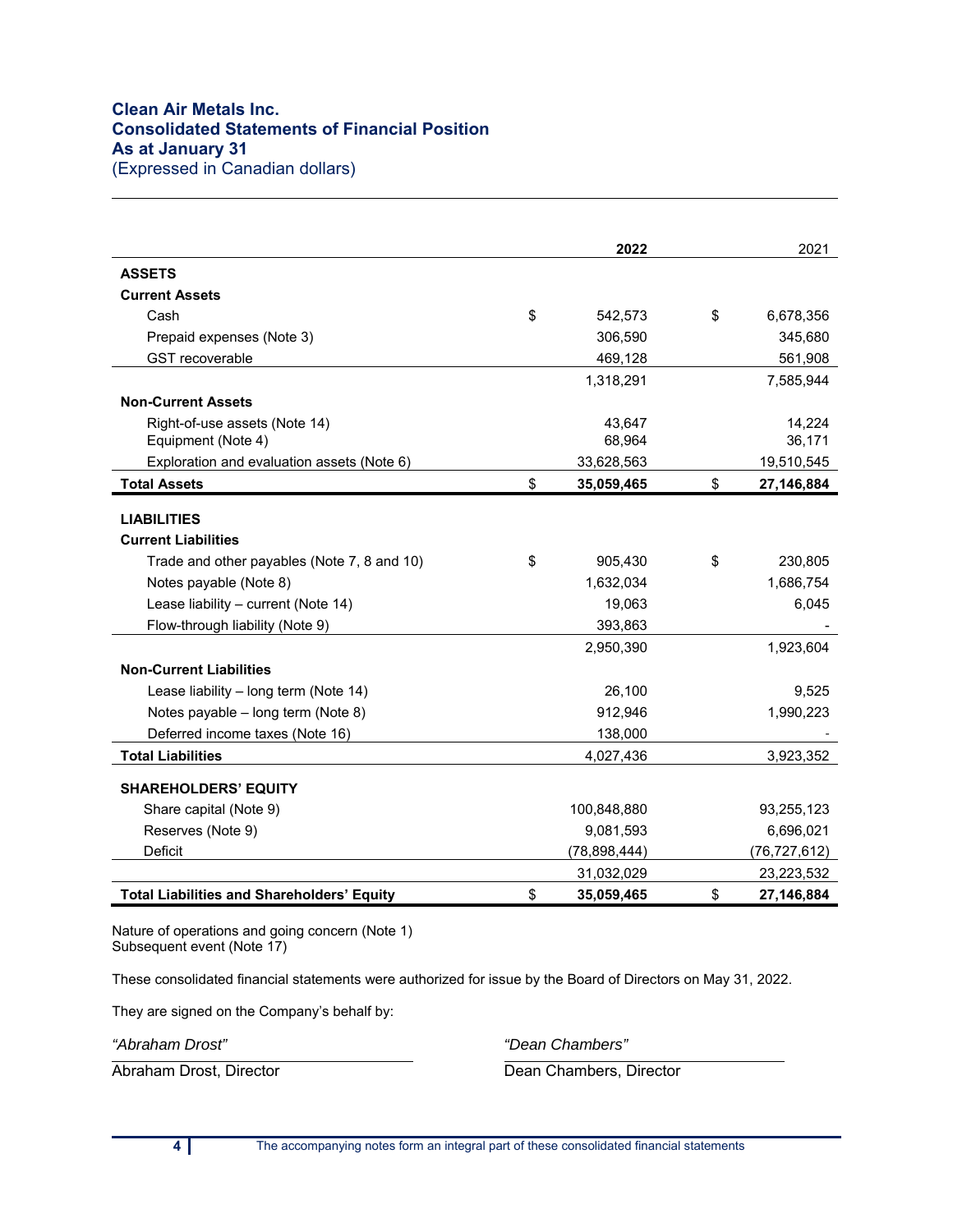# **Clean Air Metals Inc. Consolidated Statements of Loss and Comprehensive Loss For the years ended January 31**  (Expressed in Canadian dollars)

|                                                      | 2022              | 2021              |
|------------------------------------------------------|-------------------|-------------------|
| <b>Operating Expenses</b>                            |                   |                   |
| Accretion interest (Note 8)                          | \$<br>368,003     | \$<br>164,244     |
| Consulting fees (Note 10)                            | 96,000            | 187,410           |
| Depreciation (Note 4)                                | 19,502            | 9,043             |
| Geological consulting                                |                   | 10,985            |
| Insurance                                            | 31,928            | 19,620            |
| Investor relations and marketing                     | 644,720           | 602,668           |
| Office, administration and rent                      | 74,690            | 127,723           |
| Professional fees                                    | 385,578           | 183,562           |
| Share-based compensation (Note 9)                    | 385,183           | 1,081,268         |
| Shareholder relations                                | 4,050             | 11,978            |
| Transfer agent and filing fees                       | 45,387            | 47,553            |
| Travel and entertainment                             | 21,084            | 44,363            |
| Wages and benefits (Note 10)                         | 1,329,066         | 1,045,559         |
|                                                      |                   |                   |
| Loss before income taxes and other Items             | (3,405,191)       | (3,535,976)       |
| <b>Other Items</b>                                   |                   |                   |
| Flow-through share premium                           | 1,331,629         | 2,211,000         |
| Interest income                                      | 48,945            | 63,985            |
| Interest expense                                     | (12, 500)         | (12, 534)         |
| Other income (Note 15)                               | 4,285             |                   |
|                                                      | 1,372,359         |                   |
|                                                      |                   |                   |
| Net loss before income taxes                         | \$<br>(2,032,832) | \$<br>(1,273,525) |
| Deferred income tax expense (Note 16)                | (138,000)         |                   |
|                                                      |                   |                   |
| Net loss and comprehensive loss for the year         | (2, 170, 832)     | (1, 273, 525)     |
| Loss per share - basic and diluted                   | \$<br>(0.02)      | \$<br>(0.01)      |
|                                                      |                   |                   |
| Weighted average number of common shares outstanding | 131,710,164       | 106,538,916       |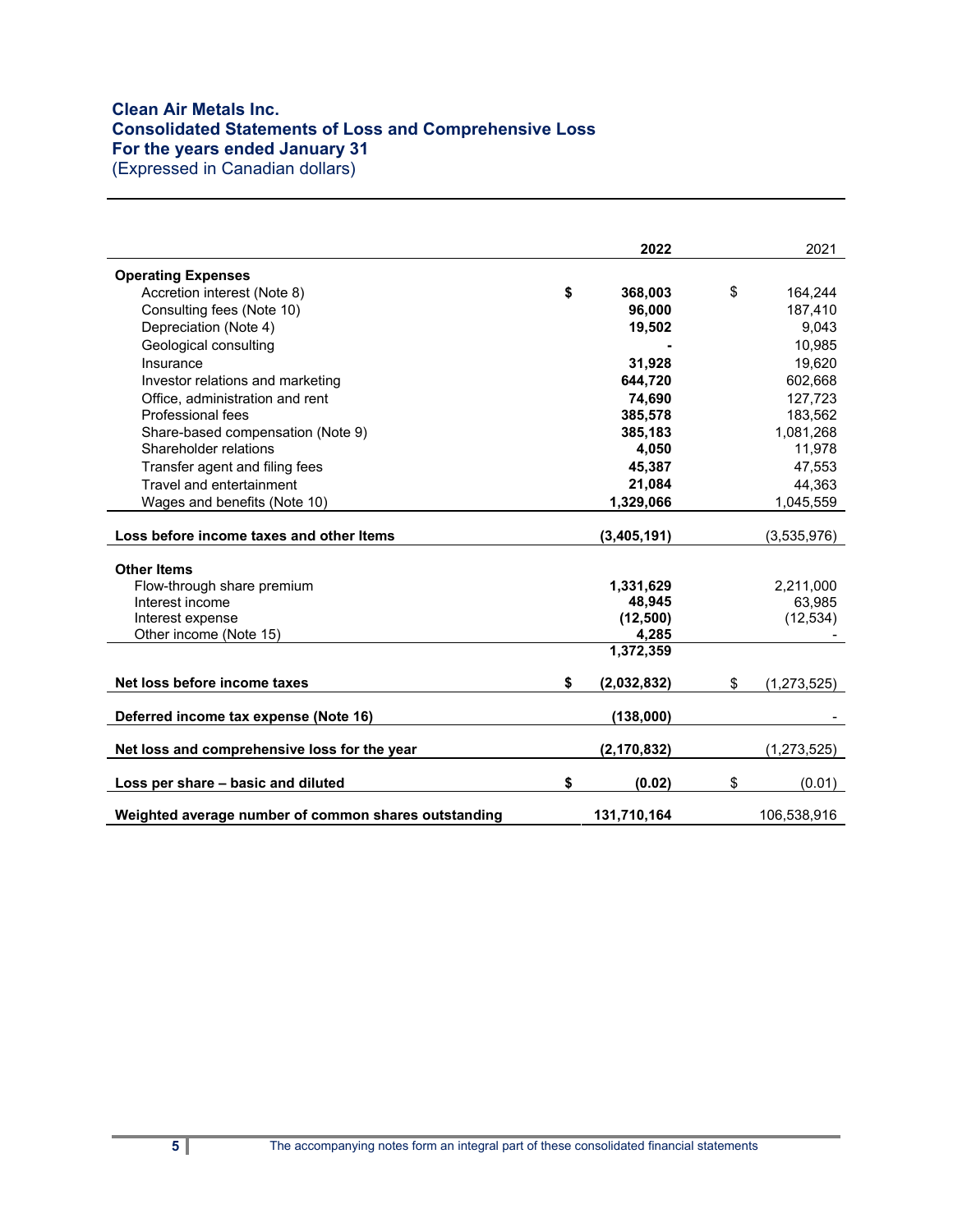# **Clean Air Metals Inc. Consolidated Statements of Cash Flows For the years ended January 31**  (Expressed in Canadian dollars)

|                                                                                   | 2022                | 2021              |
|-----------------------------------------------------------------------------------|---------------------|-------------------|
|                                                                                   |                     |                   |
| <b>Operating Activities</b><br>Net loss for the year                              | \$<br>(2, 170, 832) | \$<br>(1,273,525) |
| Items not affecting cash from operations:                                         |                     |                   |
| Deferred income tax expense                                                       | 138,000             |                   |
| Accretion interest                                                                | 368,003             | 164.244           |
| Depreciation                                                                      | 19,502              | 9,043             |
| Flow-through share premium                                                        | (1, 331, 629)       | (2,211,000)       |
| Share-based compensation                                                          | 385,183             | 1,081,268         |
| Interest on note payable                                                          | 12,500              | 12,534            |
| Changes in non-cash working capital:                                              |                     |                   |
| <b>GST</b> recoverable                                                            | 92,779              | (494, 369)        |
| Prepaid expenses                                                                  | 39,090              | 1,205             |
| Trade and other payables                                                          | 662,124             | (399, 178)        |
| <b>Cash Flows Used in Operating Activities</b>                                    | (1,785,280)         | (3, 109, 778)     |
|                                                                                   |                     |                   |
| <b>Investing Activities</b>                                                       |                     |                   |
| Equipment purchase                                                                | (52, 295)           | (45, 214)         |
| Mineral property acquisition                                                      | (1,999,829)         | (6,010,294)       |
| Mineral property exploration                                                      | (12, 118, 018)      | (5,728,126)       |
| <b>Cash Flows Used in Investing Activities</b>                                    | (14, 170, 142)      | (11, 783, 634)    |
|                                                                                   |                     |                   |
| <b>Financing Activities</b><br>Exercise of options and warrants for common shares | 729,565             | 275,617           |
| Proceeds from private placement                                                   | 11,500,017          | 21,465,300        |
| Payment of Magma note payable                                                     | (1,500,000)         |                   |
| Share issuance costs                                                              | (909, 943)          | (1,716,222)       |
|                                                                                   |                     |                   |
| <b>Cash Flows Provided by Financing Activities</b>                                | 9,819,639           | 20,024,695        |
| <b>Change in Cash for the Year</b>                                                | (6, 135, 783)       | 5,131,283         |
| Cash, Beginning of Year                                                           | 6,678,356           | 1,547,073         |
| Cash, End of Year                                                                 | \$<br>542,573       | \$<br>6,678,356   |

# **Supplemental cash flow information:**

There were no amounts of cash paid for interest or income taxes for the years presented.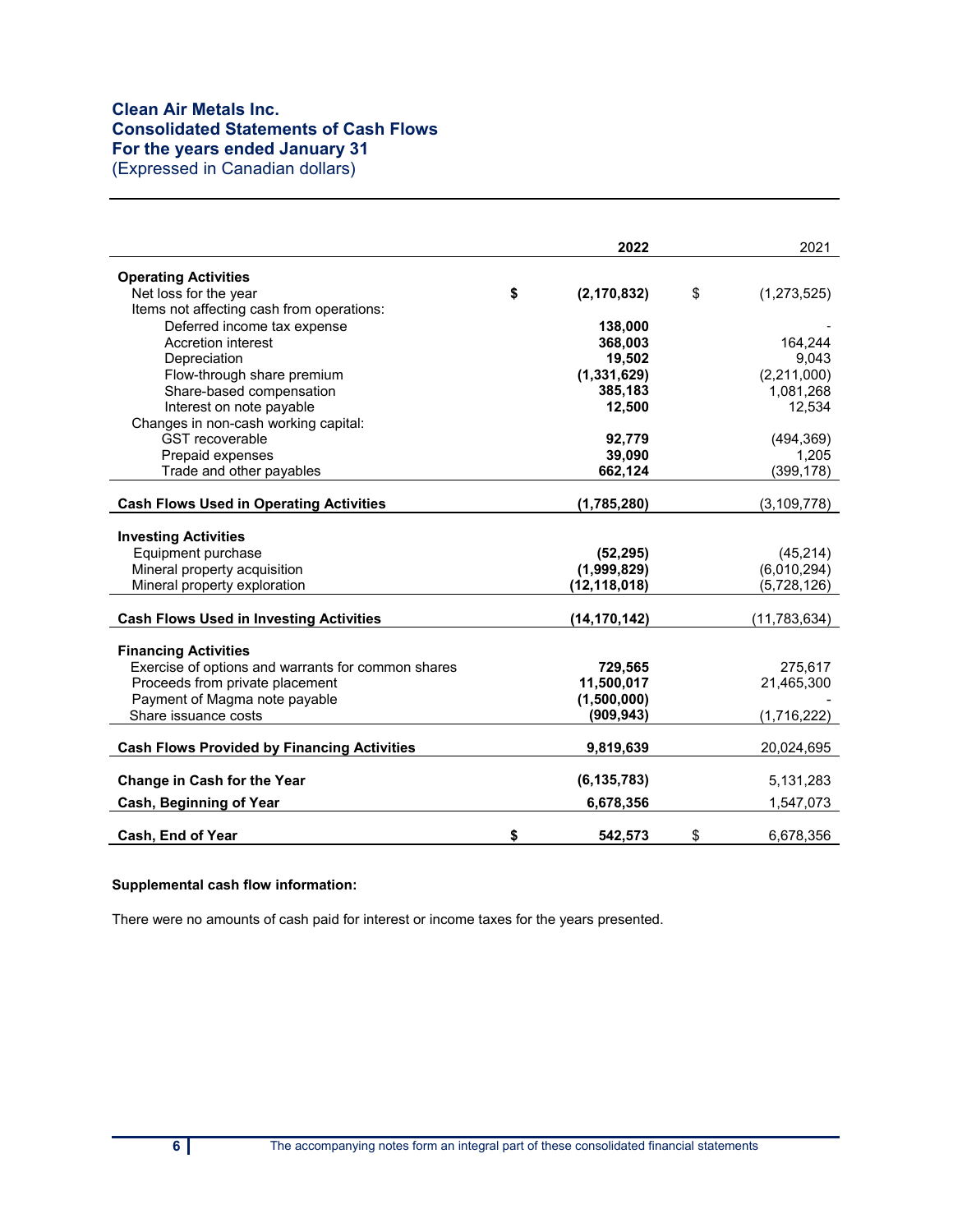# **Clean Air Metals Inc. Consolidated Statements of Changes in Equity For the years ended January 31**  (Expressed in Canadian dollars)

|                                       | <b>Share Capital</b> |              |                                        |                 |                |               |
|---------------------------------------|----------------------|--------------|----------------------------------------|-----------------|----------------|---------------|
|                                       | Number of            | <b>Share</b> | <b>Share subscriptions</b><br>received | <b>Reserves</b> | <b>Deficit</b> | <b>Total</b>  |
|                                       | shares               |              |                                        |                 |                |               |
| <b>January 31, 2020</b>               | 25,483,382           | 73,585,313   | 234,700                                | 2,902,457       | (75, 454, 087) | 1,268,383     |
| Private placement, net                | 88,400,000           | 20,270,559   | (234, 700)                             | 1,429,441       |                | 21,465,300    |
| Share issuance costs                  |                      | (2,048,029)  |                                        | 331,807         |                | (1,716,222)   |
| Shares issued for mineral properties  | 24,615,884           | 3,200,065    |                                        | 1,133,646       |                | 4,333,711     |
| Flow-through share premium            |                      | (2,211,000)  |                                        |                 |                | (2,211,000)   |
| Shares issued for options exercise    | 1,332,500            | 331,284      |                                        | (160, 784)      |                | 170,500       |
| Shares issued for warrant exercise    | 572,265              | 126,931      |                                        | (21, 814)       |                | 105,117       |
| Share-based payments                  |                      |              |                                        | 1,081,268       |                | 1,081,268     |
| Loss for the year                     |                      |              |                                        |                 | (1, 273, 525)  | (1, 273, 525) |
| <b>January 31, 2021</b>               | 140,404,031          | 93,255,123   |                                        | 6,696,021       | (76, 727, 612) | 23,223,532    |
| Private placement, net                | 24,649,900           | 9,585,017    |                                        | 1,915,000       |                | 11,500,017    |
| Share issuance costs                  |                      | (1,267,943)  |                                        | 358,000         |                | (909, 943)    |
| Flow-through share premium            |                      | (1,725,492)  |                                        |                 |                | (1,725,492)   |
| Flow-through warrants issued          |                      | 208,124      |                                        | (208, 124)      |                |               |
| Shares issued for options and warrant |                      |              |                                        |                 |                |               |
| exercise                              | 2,215,063            | 794,051      |                                        | (64, 487)       |                | 729,564       |
| Share-based payments                  |                      |              |                                        | 385,183         |                | 385,183       |
| Loss for the year                     |                      |              |                                        |                 | (2, 170, 832)  | (2, 170, 832) |
| <b>January 31, 2022</b>               | 167,268,994          | 100,848,880  |                                        | 9,081,593       | (78, 898, 444) | 31,032,029    |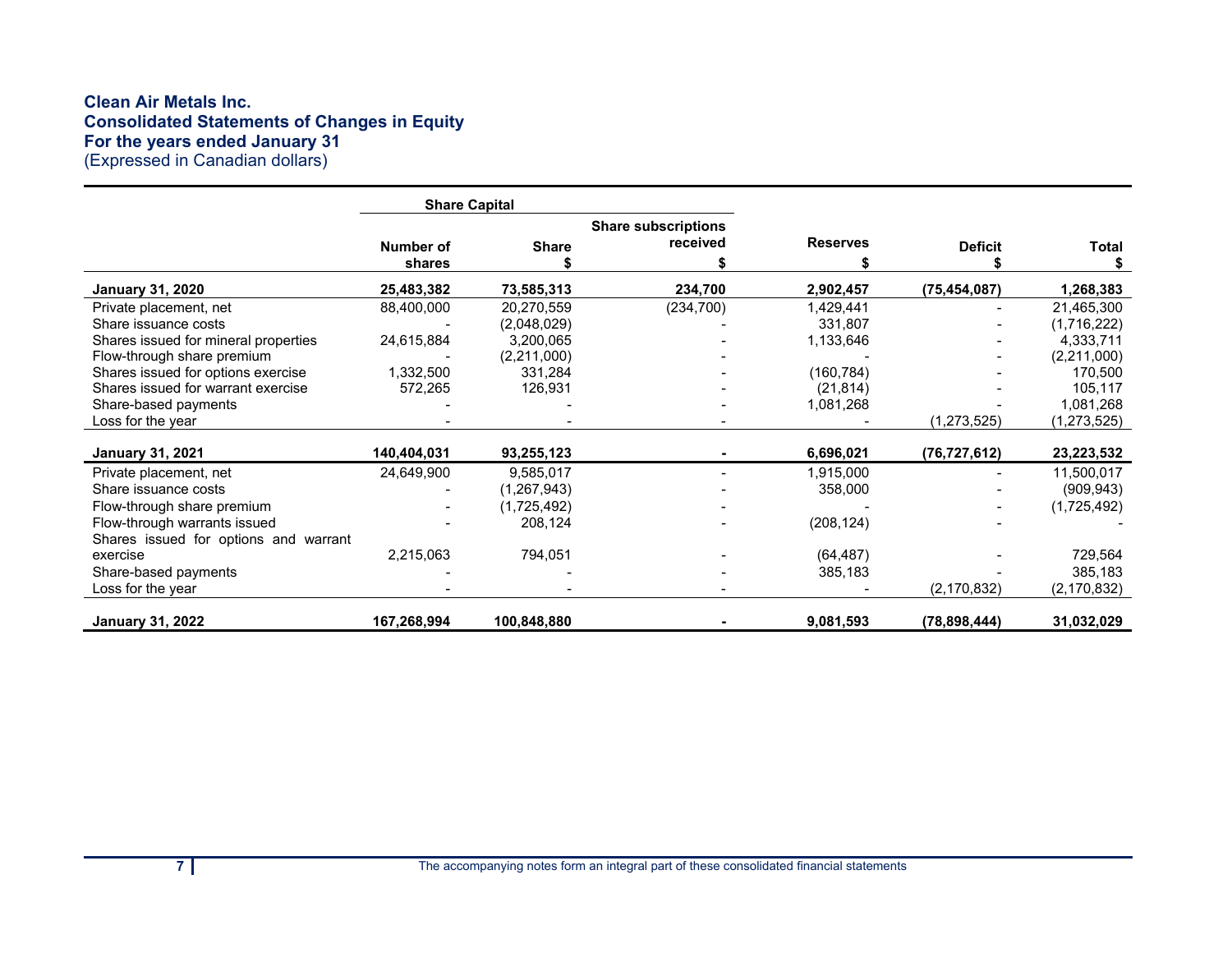# **1. Nature of Operations and Going Concern**

Clean Air Metals Inc. (the "Company") is a publicly traded company incorporated under the laws of the Province of British Columbia and continued under the Canada Business Corporations Act. The Company's shares are listed on the TSX Venture Exchange ("TSXV") and traded under the stock symbol "AIR". The corporate address of the Company is 1004 Alloy Drive, Thunder Bay, ON, P7B 6A5. The Company is engaged in the identification, acquisition, exploration and, if warranted, development of exploration and evaluation assets. The consolidated financial statements of the Company as at and for the year ended January 31, 2022, comprise the Company and its wholly-owned subsidiary, Panoramic PGMs (Canada) Ltd.

These consolidated financial statements are prepared on a going concern basis, which assumes that the Company will be able to realize its assets and discharge its liabilities in the normal course of business in the foreseeable future. The Company has incurred ongoing losses and has an accumulated deficit. The Company's ability to continue on a going concern basis beyond the next twelve months depends on its ability to raise additional financing and carry out its proposed exploration programs. Subsequent to the yearend, the Company has closed a private placement in the amount of \$12.5 million (Note 17).

The pandemic outbreak of COVID-19 could cause delays in the exploration program and continue to have a negative impact on the stock markets, affecting trading prices of the Company's shares and its ability to raise new capital. Accordingly, these factors give rise to a material uncertainty which may cast significant doubt on the entity's ability to continue as a going concern. While the Company has been successful in the past in obtaining financing, there is no assurance that it will be able to obtain adequate financing in the future or that such financing will be on terms acceptable to the Company.

These consolidated financial statements do not reflect adjustments that would be necessary if the going concern assumption were not appropriate.

# **2. Significant Accounting Policies and Basis of Presentation**

# **a) Statement of compliance**

These consolidated financial statements have been prepared in accordance with International Financial Reporting Standards ("IFRS") as issued by the International Accounting Standards Board ("IASB"), and the International Financial Reporting Interpretations Committee ("IFRIC"). The policies applied in these consolidated financial statements are based on the IFRS issued and outstanding as at May 31, 2022, the date the Board of Directors approved these consolidated financial statements for issue.

# **b) Functional and presentation currency**

The presentation currency of the Company is the Canadian dollar.

Items included in the financial statements of each entity in the Company are measured using the currency of the primary economic environment in which the entity operates (the "functional currency") and has been determined for each entity within the Company. The functional currency of Clean Air Metals Inc. and the Company's subsidiary, Panoramic PGMs (Canada) Ltd., is the Canadian dollar. The functional currency determinations were conducted through an analysis of the consideration factors identified in IAS 21 *The Effects of Changes in Foreign Exchange Rates.* 

# **c) Use of estimates and judgments**

The preparation of the consolidated financial statements in conformity with IFRS requires management to make estimates, judgments and assumptions that affect the application of accounting policies and the reported amounts of assets, liabilities, income and expenses. Actual results may differ from these estimates.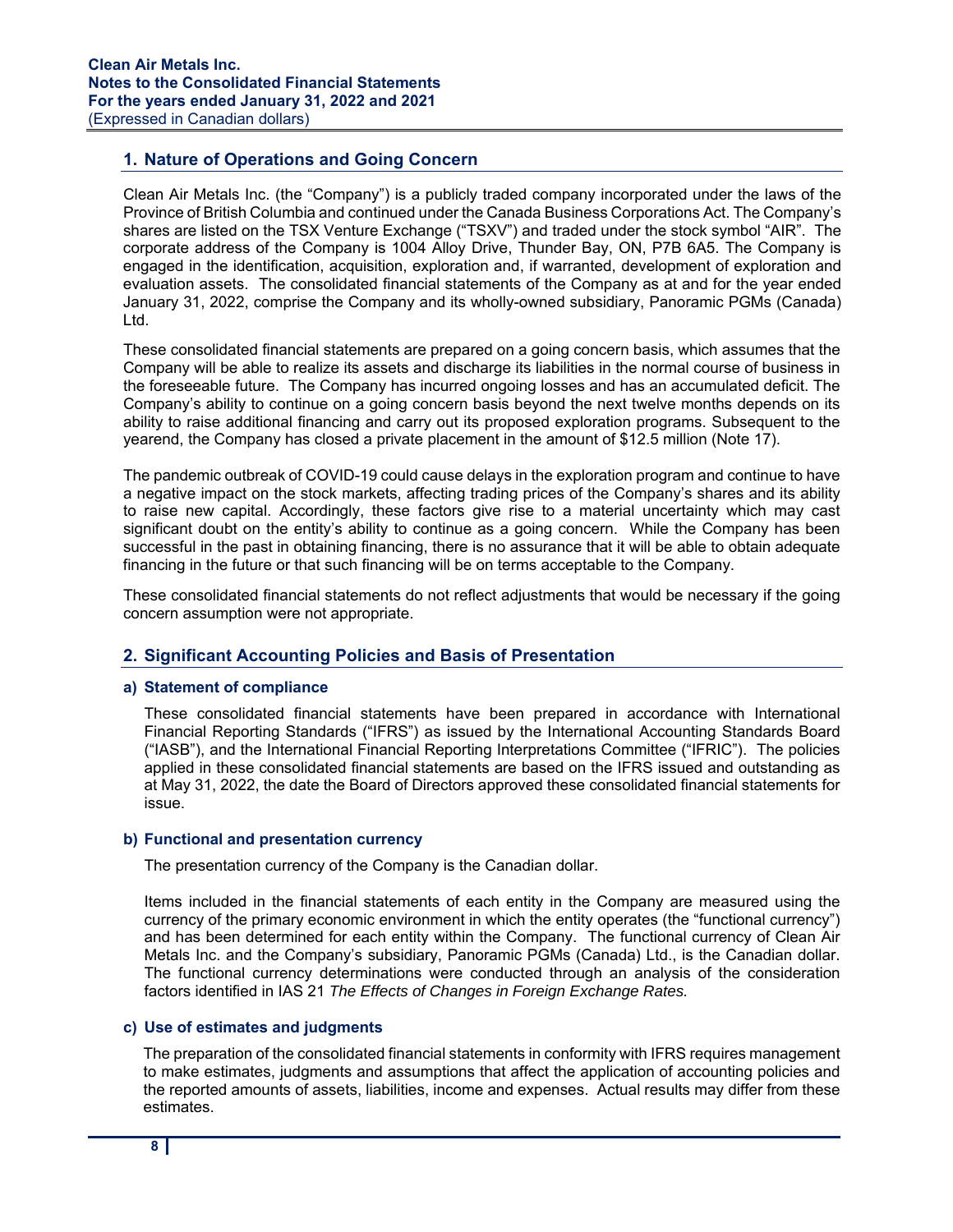#### **c) Use of estimates and judgments** *(continued)*

Estimates and underlying assumptions are reviewed on an ongoing basis. Revisions to accounting estimates are recognized in the period in which the estimates are revised and in any future periods affected.

#### (i) Critical accounting estimates

Critical accounting estimates are estimates and assumptions made by management that may result in a material adjustment to the carrying amount of assets and liabilities within the next financial year and are, but are not limited to, the following:

#### Share-based payment transactions

Management uses the Black-Scholes option pricing model to determine the fair value of stock options and standalone share purchase warrants issued. This model requires assumptions of the expected future price volatility of the Company's common shares, expected life of options and warrants, future risk-free interest rates and the dividend yield of the Company's common shares.

(ii) Critical accounting judgments

Information about critical judgments in applying accounting policies that have the most significant effect on the amounts recognized in the consolidated financial statements are, but are not limited to, the following:

#### Recovery of deferred tax assets

Judgment is required in determining whether deferred tax assets are recognized in the statement of financial position. Deferred tax assets, including those arising from unutilized tax losses, require management to assess the likelihood that the Company will generate taxable earnings in future periods, in order to utilize recognized deferred tax assets. Estimates of future taxable income are based on forecasted cash flows from operations and the application of existing tax laws in each jurisdiction. To the extent that future cash flows and taxable income differ significantly from estimates, the ability of the Company to realize the net deferred tax assets recorded at the date of the statement of financial position could be impacted.

Additionally, future changes in tax laws in the jurisdictions in which the Company operates could limit the ability of the Company to obtain tax deductions in future periods.

The Company has not recorded any deferred tax assets.

#### Going concern

The assumption that the Company will be able to continue as a going concern is subject to critical judgments by management with respect to assumptions surrounding the short and long-term operating budget, expected profitability, investing and financing activities and management's strategic planning. Should those judgments prove to be inaccurate, management's continued use of the going concern assumption could be inappropriate.

#### Business combinations

Judgment is used in determining whether an acquisition is a business combination or an asset acquisition. In a business combination, all identifiable assets, liabilities and contingent liabilities acquired are recorded at their fair values. In determining the allocation of the purchase price in a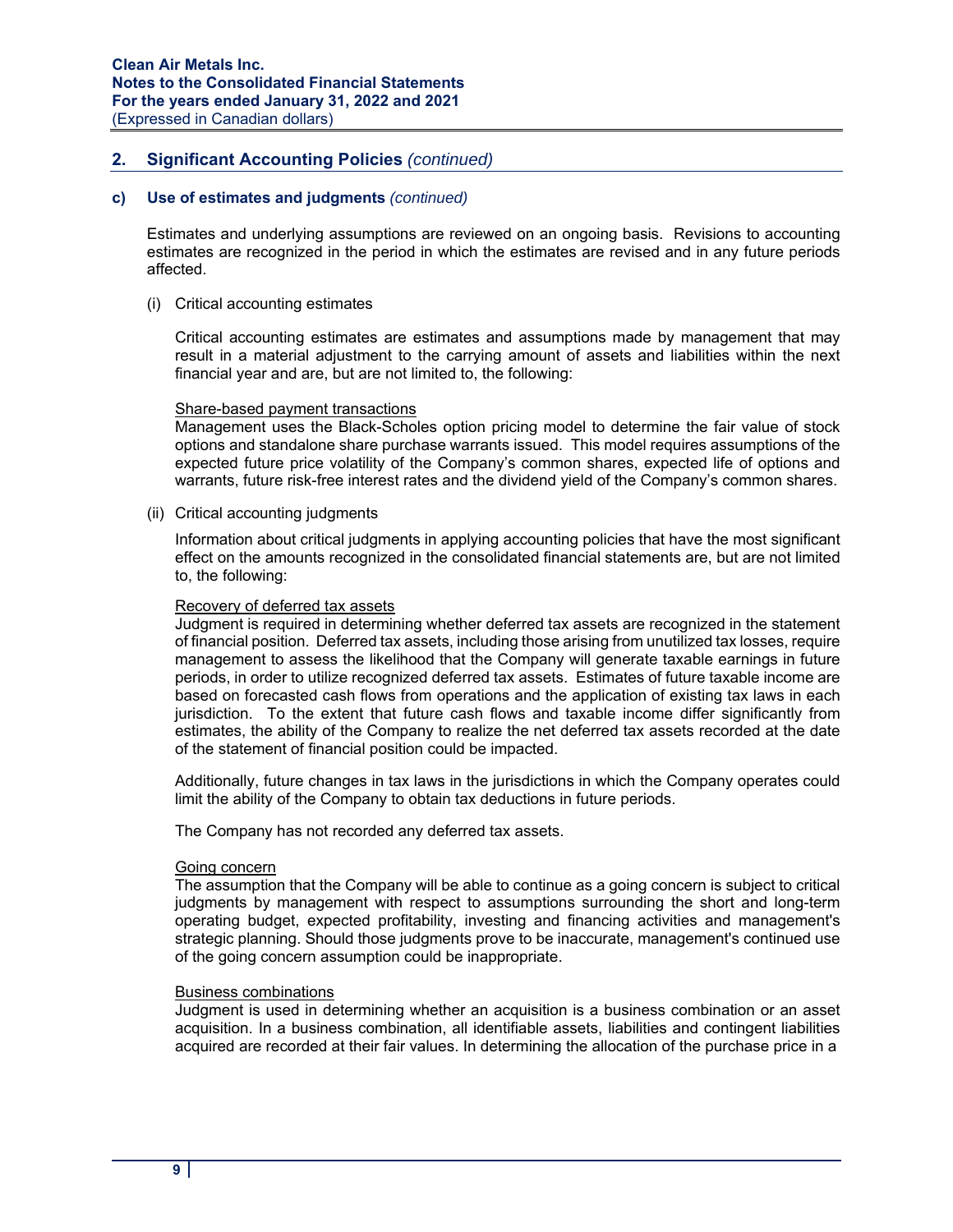# **c) Use of estimates and judgments** *(continued)*

business combination, including any acquisition related contingent consideration, estimates including market based and appraisal values are used. The contingent consideration is measured at its acquisition date fair value and included as part of the consideration transferred in a business combination. Contingent consideration that is classified as equity is not remeasured at subsequent reporting dates and its subsequent settlement is accounted for within equity.

# Impairment of exploration and evaluation assets

Exploration and evaluation assets are assessed for impairment when indicators and circumstances suggest that the carrying amount may exceed its recoverable amount. If any such indication exists, the recoverable amount of the asset is estimated in order to determine the extent of the impairment. Where it is not possible to estimate the recoverable amount of an individual asset, the Company estimates the recoverable amount of the cash-generating unit to which the asset belongs. The recoverable amount is the higher of fair value less costs to sell and value in use. Fair value is determined as the amount that would be obtained from the sale of the asset in an arm's length transaction between knowledgeable and willing parties. In assessing value in use, the estimated future cash flows are discounted to their present value using a pre-tax discount rate that reflects current market assessments of the time value of money and the risks specific to the asset. If the recoverable amount of an asset is estimated to be less than its carrying amount, the carrying amount of the asset is reduced to its recoverable amount and the impairment loss is recognized in the profit or loss for the period.

# **d) Principles of consolidation**

These consolidated financial statements include the accounts of the Company and its wholly-owned subsidiary. Control exists when the Company has the power, directly or indirectly, to govern the financial and operating policies of an entity so as to obtain benefits from its activities. Inter-company balances and transactions, and any unrealized income and expenses arising from inter-company transactions, are eliminated in preparing the consolidated financial statements.

| Name of subsidiary              | Place of incorporation | Proportion of<br>ownership interest | Principal activity |
|---------------------------------|------------------------|-------------------------------------|--------------------|
| Panoramic PGMs<br>(Canada) Ltd. | Canada                 | 100%                                | Exploration        |
| Silvio USA Inc. <sup>1</sup>    | State of Nevada        | $100\%$                             | Dormant            |

1 During the year ended January 31, 2021, the Company formally liquidated and filed for dissolution of Silvio USA Inc., pursuant to a plan of liquidation and dissolution and the provisions of Section 332 of the United States Internal Revenue Code of 1986.

# **e) Foreign currency translation**

Transactions in foreign currencies are translated at the exchange rate in effect at the date of the transaction. Foreign denominated monetary assets and liabilities are translated to their Canadian dollar equivalents using foreign exchange rates prevailing at the financial position reporting date. Nonmonetary items that are measured in terms of historical cost in a foreign currency are translated using the exchange rate at the date of the transaction. Non-monetary assets and liabilities denominated in foreign currencies that are measured at fair value are re-translated to the functional currency at the exchange rate at the date that the fair value was determined. Exchange gains or losses arising on foreign currency translation are reflected in profit or loss for the year. The Company's reporting currency and the functional currency of all of its operations is the Canadian dollar, as this is the principal currency of the economic environment in which they operate.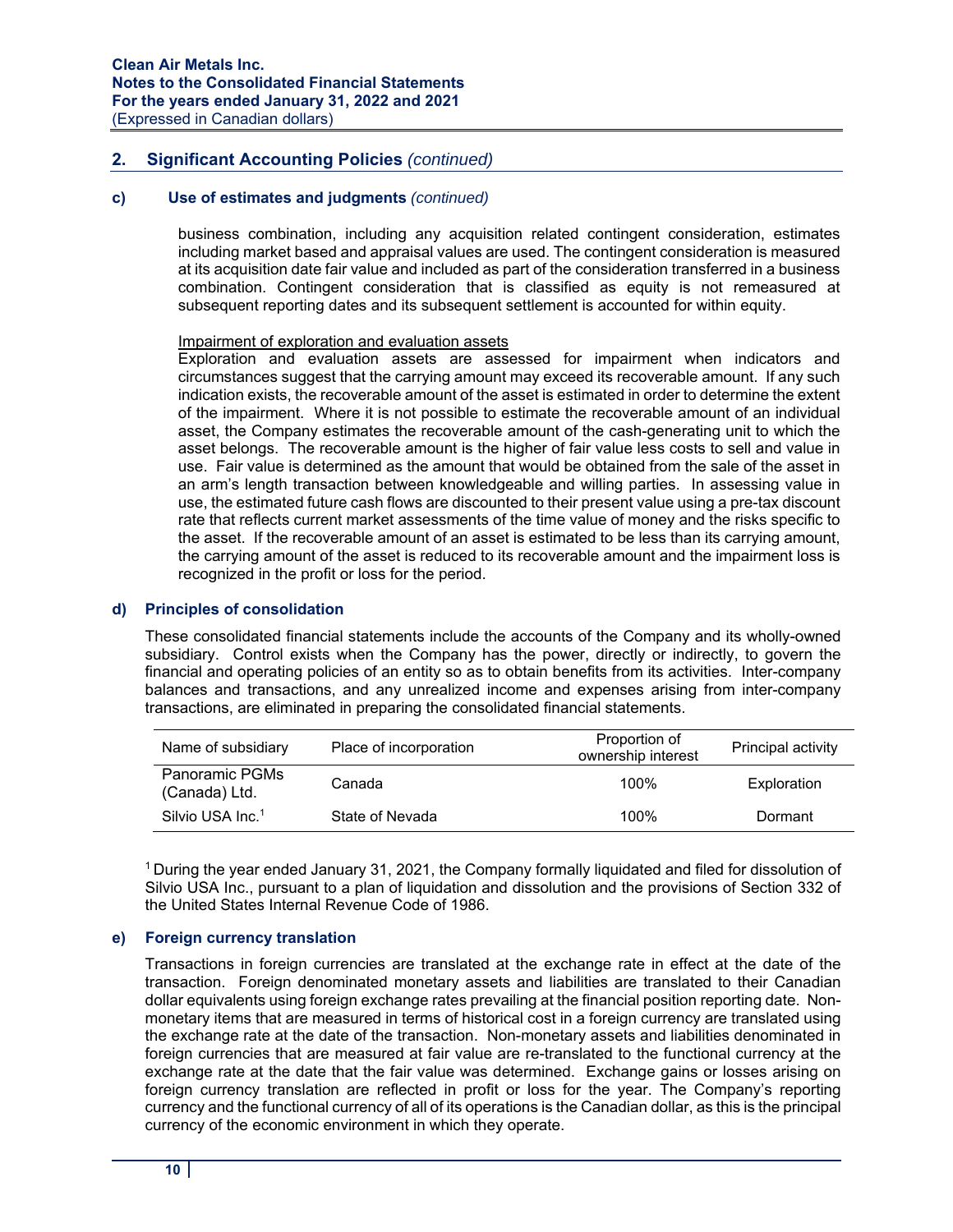# **f) Exploration and evaluation assets and expenditures**

Upon acquiring the legal right to explore a property, all direct costs related to the acquisition, exploration, and evaluation of exploration and evaluation assets are capitalized. Costs incurred before the Company has obtained the legal rights to explore the area are recognized through profit or loss. If commercially profitable ore reserves are developed, capitalized costs of the related exploration and evaluation assets are first tested for impairment and then reclassified as mining assets and amortized using the unit of production method. If, after management review, it is determined that capitalized costs are not recoverable over the estimated economic life of the exploration and evaluation assets, or the exploration and evaluation assets are abandoned, or management deems there to be an impairment in value, the exploration and evaluation assets are written down to their net realizable value.

The Company assesses exploration and evaluation assets for impairment when facts and circumstances suggest that the carrying amounts may exceed the recoverable amounts.

# **g) Restoration, rehabilitation and environmental obligations**

The Company recognizes liabilities for statutory, contractual, constructive or legal obligations, including those associated with the reclamation of exploration and evaluation assets when those obligations result from the acquisition, construction, development or normal operation of the assets. Initially, a decommissioning liability is recognized at its fair value in the period in which it is incurred if a reasonable estimate of cost can be made. The Company records the present value of estimated future cash flows associated with decommissioning as a liability when the liability is incurred and increases the carrying value of the related assets for that amount.

Subsequently, these capitalized decommissioning liabilities are amortized over the life of the related assets. At the end of each period, the liability is increased to reflect the passage of time and changes in the estimated future cash flows underlying any initial estimates.

The Company recognizes its environmental liability on a site-by-site basis when it can be reliably estimated. Environmental expenditures related to existing conditions resulting from past or current operations and from which no current or future benefit is discernible are charged to profit or loss. The Company had no decommissioning liabilities for the years presented.

#### **h) Impairment**

The carrying amounts of the Company's non-financial assets, other than deferred tax assets if any, are reviewed at each reporting date to determine whether there is any indication of impairment. If any such indication exists, then the asset's recoverable amount is estimated.

For the purpose of impairment testing, assets that cannot be tested individually are grouped together into the smallest group of assets that generates cash inflows from continuing use that are largely independent of the cash inflows of other assets or groups of assets (the "cash-generating unit" or "CGU"). The recoverable amount of an asset or CGU is the greater of its value in use and its fair value less costs to sell. In assessing value in use, the estimated future cash flows are discounted to their present value using a pre-tax discount rate that reflects current market assessments of the time value of money and the risks specific to the asset.

If there is an indication that a corporate asset may be impaired, then the recoverable amount is determined for the CGU to which the corporate asset belongs.

An impairment loss is recognized if the carrying amount of an asset or its CGU exceeds its estimated recoverable amount. Impairment losses are recognized in profit or loss. Impairment losses recognized in prior periods are assessed at each reporting date for any indications that the loss has decreased or no longer exists. An impairment loss is reversed if there has been a change in the estimates used to determine the recoverable amount. An impairment loss is reversed only to the extent that the asset's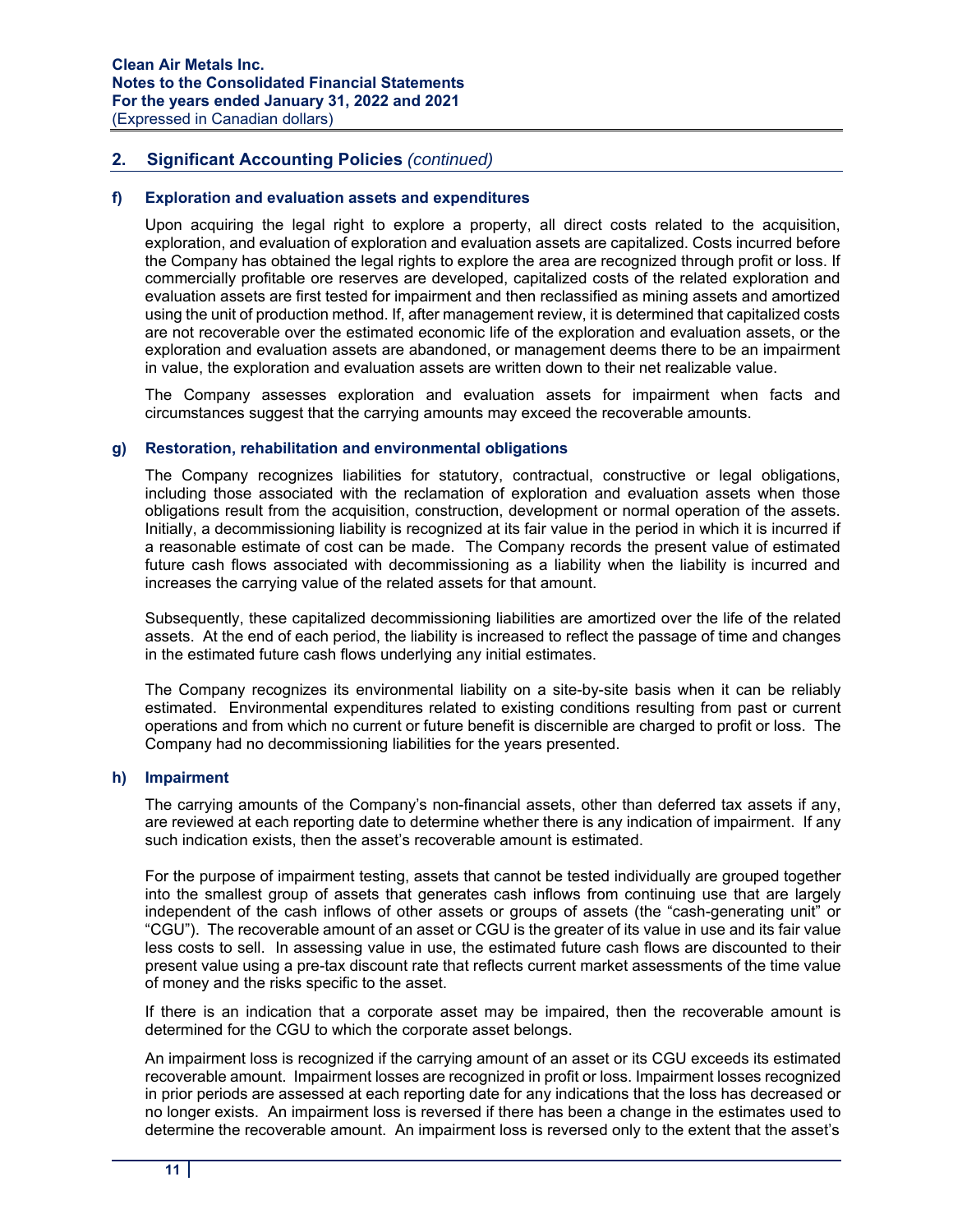# **h) Impairment** *(continued)*

carrying amount does not exceed the carrying amount that would have been determined, net of depreciation or amortization, if no impairment loss had been recognized. A reversal of an impairment loss is recognized immediately in profit or loss. During the year ended January 31, 2022, there were no impairment losses recognized.

#### **i) Provisions**

A provision is recognized if, as a result of a past event, the Company has a present legal or constructive obligation that can be estimated reliably, and it is probable that an outflow of economic benefits will be required to settle the obligation. Provisions are determined by discounting the expected future cash flows at a pre-tax rate that reflects current market assessments of the time value of money and the risks specific to the liability. The unwinding of the discount is recognized as a finance cost.

# **j) Financial instruments – classification and fair value**

(i) Financial assets at amortized cost

Financial assets that are held within a business model whose objective is to hold financial assets in order to collect contractual cash flows, and the contractual terms of these financial assets give rise on specified date to cash flows that are solely payments of principal and interest on the principal amount outstanding, are subsequently measured at amortized cost using the effective interest rate method. If there is objective evidence that the financial assets are impaired, determined by reference to external credit ratings and other relevant indicators, the financial assets are measured at the present value of estimated future cash flows. Any changes to the carrying amount of the financial asset, including impairment losses, are recognized through profit or loss. There are no assets classified in this category.

(ii) Financial assets at fair value through other comprehensive income ("FVTOCI")

Financial assets carried at FVTOCI are financial assets that are held within a business model whose objective is to hold financial assets in order to both collect contractual cash flows and sell financial assets, and that the contractual terms of the financial assets give rise on specified date to cash flows that are solely payments of principal and interest on the principal amount outstanding.

Investments in equity instruments at FVTOCI are initially measured at fair value plus transaction costs. Subsequently, they are measured at fair value with gains and losses arising from changes in fair value recognized in other comprehensive income. The cumulative gain or loss is not reclassified to profit or loss on disposal of the instrument; instead, it is transferred to deficit. The Company does not have any financial assets classified as FVTOCI.

(iii) Financial assets at fair value through profit or loss ("FVTPL")

By default, all other financial assets are measured subsequently at FVTPL. Assets at FVTPL include cash.

Financial assets at FVTPL are initially recognized, and subsequently carried, at fair value with changes recognized in profit or loss. Attributable transaction costs are recognized in profit or loss when incurred.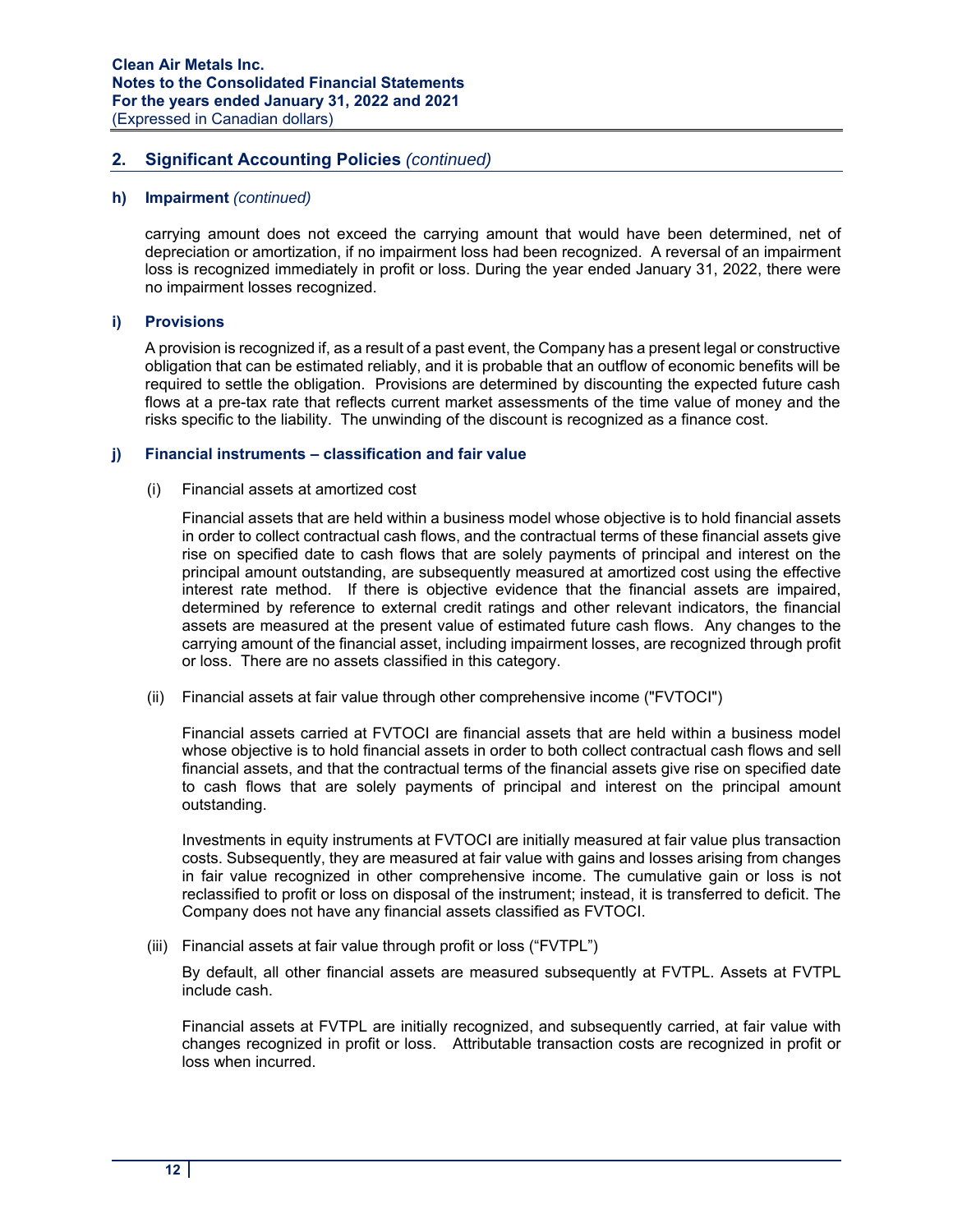# **j) Financial instruments – classification and fair value** *(continued)*

(iv) Impairment of financial assets

Financial assets, other than those at FVTPL, are assessed for indicators of impairment at each reporting period end using expected credit loss ("ECL") model. Financial assets are impaired when there is objective evidence that, as a result of one or more events that occurred after the initial recognition of the financial asset, the estimated future cash flows of the investment have been impacted.

#### (v) De-recognition of financial assets

Financial assets are de-recognized when the rights to receive cash flows from the assets expire or the financial assets are transferred and the Company has transferred substantially all of the risks and rewards of ownership of the financial assets. On de-recognition of a financial asset, the difference between the asset's carrying amount and the sum of the consideration received and receivable and the cumulative gain or loss that had been recognized directly in equity is recognized in profit or loss.

#### **k) Financial liabilities and equity – classification and fair value**

Debt and equity instruments are classified as either financial liabilities or as equity in accordance with the substance of the contractual arrangement. An equity instrument is any contract that evidences a residual interest in the assets of an entity after deducting all of its liabilities. Equity instruments issued by the Company are recorded at the proceeds received, net of direct issue costs.

Financial liabilities are classified as either financial liabilities at FVTPL or measured at amortized cost.

At the end of each reporting period subsequent to initial recognition, financial liabilities at FVTPL are measured at fair value, with changes in fair value recognized directly in profit or loss in the period in which they arise.

Financial liabilities that are not contingent consideration of an acquirer in a business combination, held for trading or designated as at FVTPL, are measured at amortized cost using the effective interest method, with interest expense recognized on an effective yield basis.

The Company has no financial liabilities classified through FVTPL and has classified trade and other payables, lease liability and notes payable as financial liabilities measured at amortized cost.

# **l) Share capital**

Common shares are classified as equity. Transaction costs directly attributable to the issuance of common shares and common share purchase warrants are recognized as a deduction from equity. Common shares issued for non-monetary consideration are measured based on their market value at the date the common shares are issued.

The Company has adopted the relative fair value method with respect to the measurement of common shares and warrants issued as equity units. The relative fair value method requires an allocation of the net proceeds received based on the pro rata relative fair value of the components. If and when the warrants are ultimately exercised, the applicable amounts are transferred from reserve for warrants to share capital.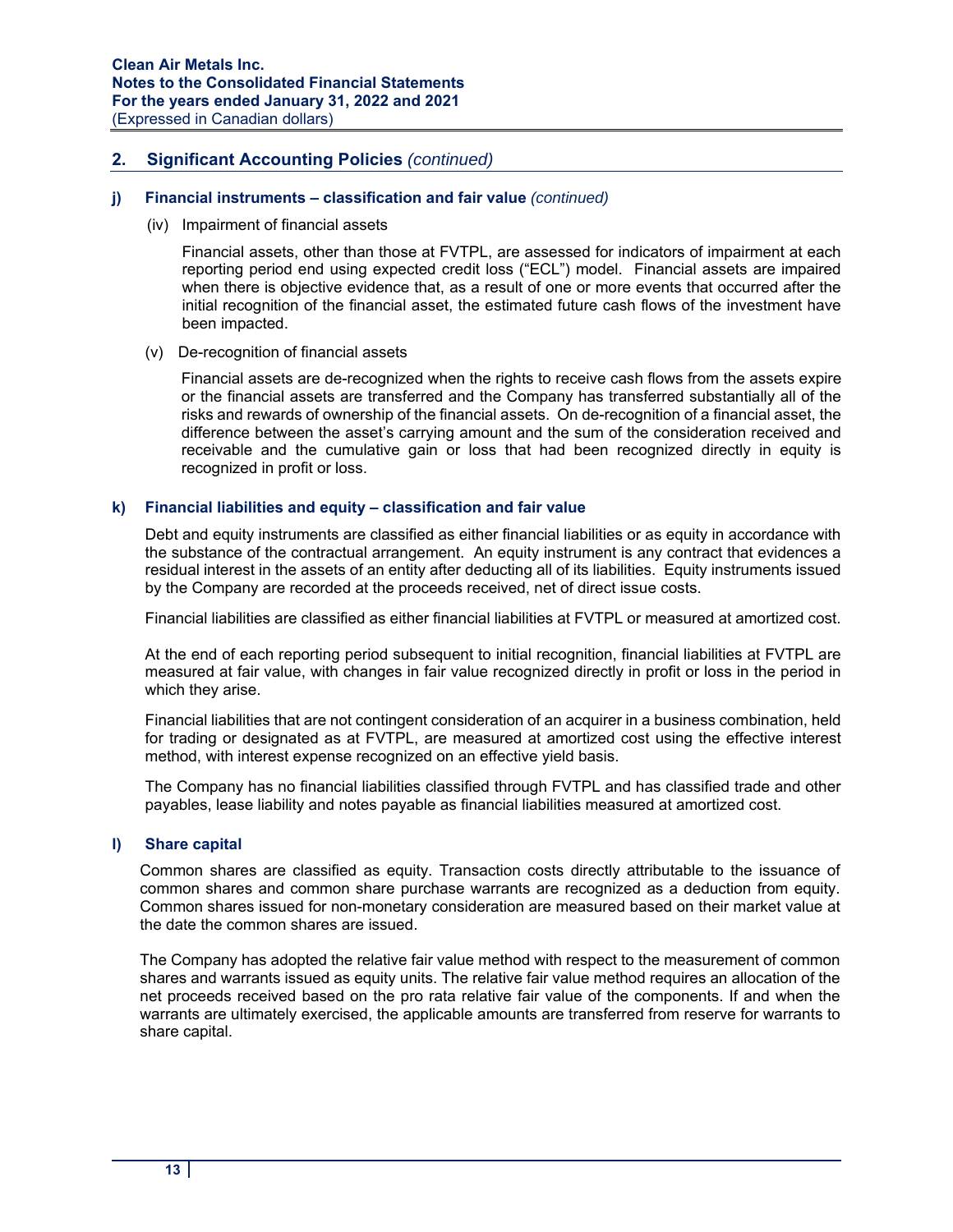# **m) Flow-through shares**

Current Canadian tax legislation permits a company to issue securities referred to as flow-through shares whereby the Company assigns the tax deductions arising from the related resource expenditures to the shareholders. The issue of flow-through shares is in substance an issue of ordinary shares and the sale of tax deductions. At the time the Company issues flow-through shares, the sale of tax deductions is deferred and presented as flow-through liability in the consolidated statements of financial position to recognize the obligation to incur and renounce eligible resource exploration and evaluation expenditures. The tax deduction is measured as the difference between the current market price of the Company's common shares and the issue price of the flow-through shares. Upon incurring and renouncing eligible resource exploration and evaluation expenditures, the Company recognizes the sale of tax deductions as a recovery on the consolidated statement of loss and comprehensive loss and reduces the flow-through liability.

To the extent that the Company has deferred tax assets in the form of tax loss carry-forwards and other unused tax credits as at the reporting date, the Company may use them to reduce its deferred tax liability relating to tax benefits transferred through flow-through shares.

#### **n) Loss per share**

The Company presents basic and diluted earnings (loss) per share ("EPS") data for its common shares. Basic EPS is calculated by dividing the profit or loss attributable to common shareholders of the Company by the weighted average number of common shares outstanding during the period, adjusted for own shares held. Diluted earnings per share is calculated by dividing the earnings (loss) by the weighted average number of common shares outstanding assuming that the proceeds to be received on the exercise of dilutive share options and warrants are used to repurchase common shares at the average market price during the period.

In the Company's case, diluted loss per share is the same as basic loss per share, as the effect of outstanding stock options and share purchase warrants on loss per share would be anti-dilutive.

#### **o) Share-based compensation**

The stock option plan allows Company employees and consultants to acquire shares of the Company. The fair value of options granted is recognized as a share-based compensation expense with a corresponding increase in equity. An individual is classified as an employee when the individual is an employee for legal or tax purposes (direct employee) or provides services similar to those performed by a direct employee. In situations where equity instruments are issued to individuals who are not considered to be employees and the fair value of the services received cannot be reliably measured, it will be measured at the fair value of the share-based compensation. Otherwise, the share-based compensation is measured at the fair value of the services rendered. Consideration paid on the exercise of stock options is credited to share capital and the fair value of the options is reclassified from reserves to share capital.

The fair value is measured at grant date and each tranche is recognized over the period during which the options vest. The fair value of the options granted is measured using the Black-Scholes option pricing model taking into account the terms and conditions upon which the options were granted. At each financial position reporting date, the amount recognized as an expense is adjusted to reflect the number of stock options that are expected to vest.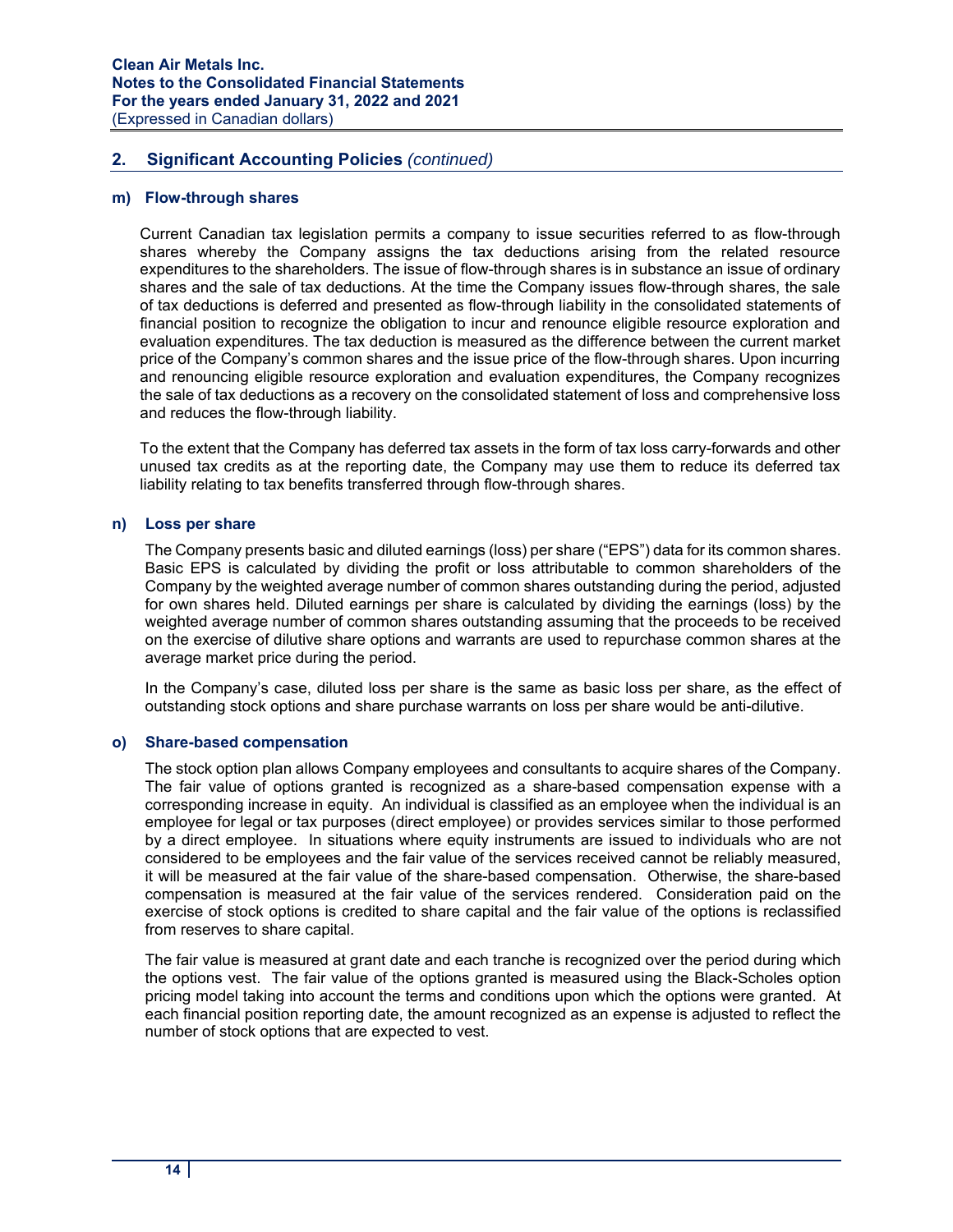# **p) Equipment**

Equipment is stated at historical cost less accumulated depreciation and accumulated impairment losses. Subsequent costs are included in the asset's carrying amount or recognized as a separate asset, as appropriate, only when it is probable that future economic benefits associated with the item will flow to the Company and the cost of the item can be measured reliably. The carrying amount of the replaced part is derecognized. All other repairs and maintenance are charged to the profit or loss during the fiscal period in which they are incurred.

Gains and losses on disposals are determined by comparing the proceeds with the carrying amount and are recognized in profit or loss. Depreciation is calculated using a straight-line method over 5 years.

# **q) Leases**

The Company recognizes a right-of-use asset and a lease liability based on the present value of the future lease payments at the commencement date. The commencement date is when the lessor makes the leased asset available for use by the Company, typically the possession date. The discount rate used in the present value calculation for lease payments is the incremental borrowing rate for each leased asset or portfolio of leased assets with similar characteristics by reference to the Company's creditworthiness, the original term of the lease, the quality of the underlying leased asset, and the economic environment where the leased asset is located. The lease term is determined as the noncancellable periods of a lease, together with periods covered by a renewal option if the Company is reasonably certain to exercise that option and a termination option if the Company is reasonably certain not to exercise that option. Lease payments for short-term leases with a term of 12 months or less and leases of low-value assets are treated as operating leases, with rent expense recognized in cost of sales or selling, general and administrative expenses on a straight-line or other systematic basis.

Lease liabilities are measured at the present value of future lease payments, discounted using the Company's incremental borrowing rates, and include the fixed payments, variable lease payments that depend on an index or a rate, less any lease incentives receivable. Subsequent to initial measurement, the Company measures lease liabilities at amortized cost using the effective interest rate method. Lease liabilities are remeasured when there are changes to the lease payments, a change in lease term, a change in the assessment of an option to purchase the underlying asset, a change in expected residual value guarantee, or a change in future lease payments due to a change in index or rate tied to the payment.

Right-of-use assets are measured at the initial amount of the lease liabilities, lease payments made at or before the commencement date less any lease incentives received, initial direct costs if any, and decommissioning costs to restore the site to the condition required by the terms and conditions of the lease.

Subsequent to initial measurement, the Company applies the cost model to the right-of-use assets and measures the asset at cost less any accumulated depreciation, accumulated impairment losses in accordance with IAS 36, and any remeasurements of the lease liabilities. Assets are depreciated from the commencement date on a straight-line basis over the earlier of the end of the assets' useful lives or the end of the lease terms.

# **r) Income taxes**

Current tax is the expected tax payable or receivable on the taxable income or loss for the year, using tax rates enacted or substantially enacted at the reporting date, and any adjustment to tax payable in respect of previous years.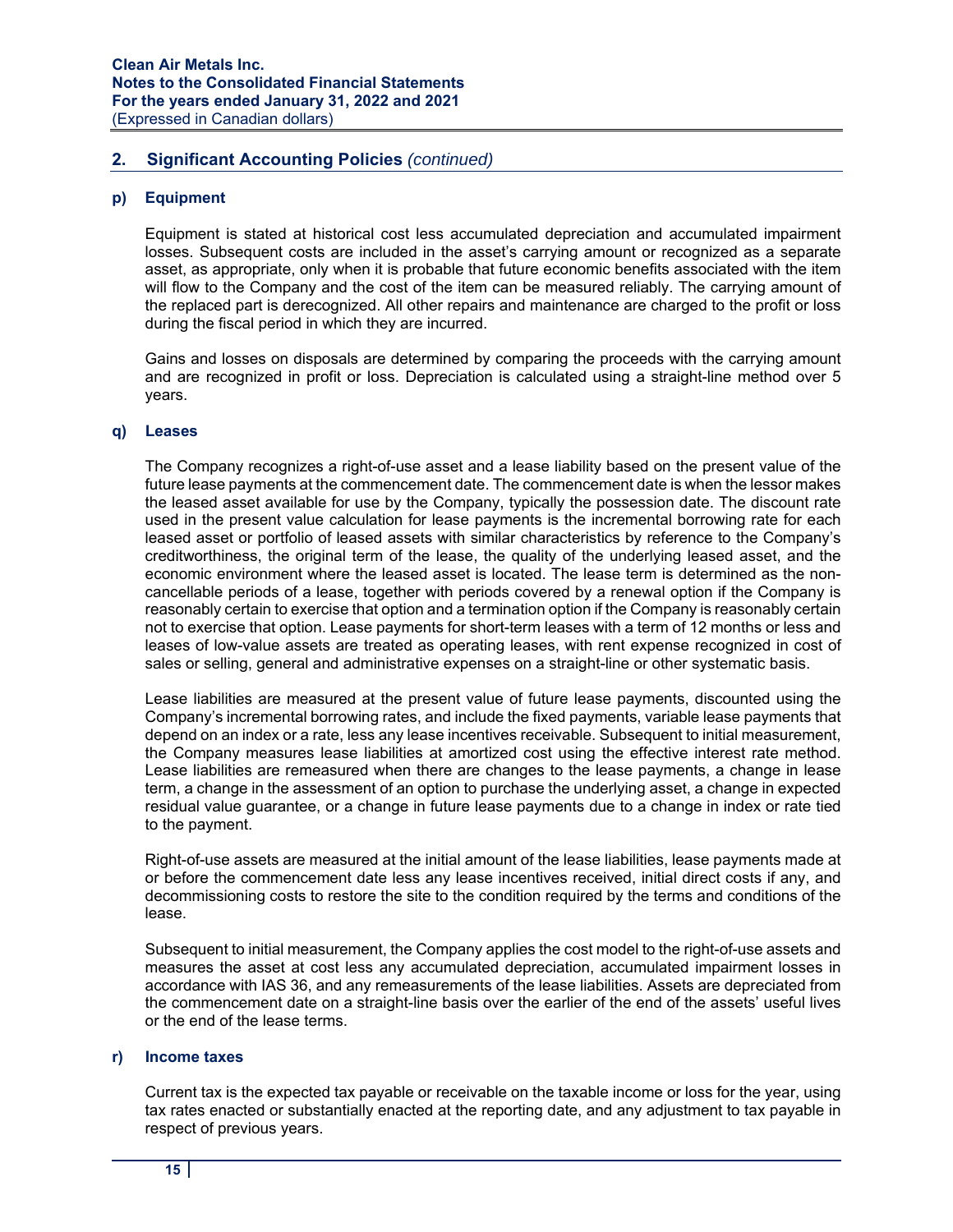# **r) Income taxes** *(continued)*

Deferred tax is recognized in respect of temporary differences between the carrying amounts of assets and liabilities for financial reporting purposes and the amounts used for taxation purpose. Deferred tax is not recognized for the following temporary differences: the initial recognition of assets or liabilities in a transaction that is not a business combination and that affects neither accounting nor taxable profit or loss, and differences relating to investments in subsidiaries and jointly controlled entities to the extent that it is probable that they will not reverse in the foreseeable future. In addition, deferred tax is not recognized for taxable temporary differences arising on the initial recognition of goodwill.

Deferred tax is measured at the tax rates that are expected to be applied to temporary differences when they reverse, based on the laws that have been enacted or substantially enacted by the reporting date.

Deferred tax assets and liabilities are offset if there is a legally enforceable right to offset current tax assets and liabilities, and they relate to income taxes levied by the same tax authority on the same taxable entity, or on different tax entities, but they intend to settle current tax liabilities and assets on a net basis or their tax assets and liabilities will be realized simultaneously.

A deferred tax asset is recognized for unused tax losses, tax credits and deductible temporary differences, to the extent that it is probable that future taxable profits will be available against which they can be utilized. Deferred tax assets are reviewed at each reporting date and are reduced to the extent that it is no longer probable that the related tax benefit will be realized.

#### **s) Related party transactions**

Parties are considered to be related if one party has the ability, directly or indirectly, to control the other party or exercise significant influence over the other party in making financial and operating decisions. Related parties may be individuals or corporate entities. A transaction is considered to be a related party transaction when there is a transfer of resources or obligations between related parties.

#### **t) New standards, interpretations and amendments issued but not yet adopted**

A number of new standards and amendments to existing standards have been issued by the IASB that are mandatory for accounting periods beginning on or after January 1, 2021, or later periods. The new standards are either not applicable or are not expected to have a significant impact on the Company's consolidated financial statements.

# **3. Prepaid Expenses**

|                                  |    | 2022    | 2021          |
|----------------------------------|----|---------|---------------|
| Drilling deposit                 | \$ | 200,000 | \$<br>200,000 |
| <b>Exploration expenditures</b>  |    | 20,794  | 114,873       |
| Rent and office                  |    | 4,700   | 4,700         |
| Investor relations and marketing |    | 80,049  |               |
| Payroll advance                  |    | 1.047   | 8,370         |
| Employee relocation benefits     |    |         | 17,737        |
| Total                            | S  | 306,590 | \$<br>345.680 |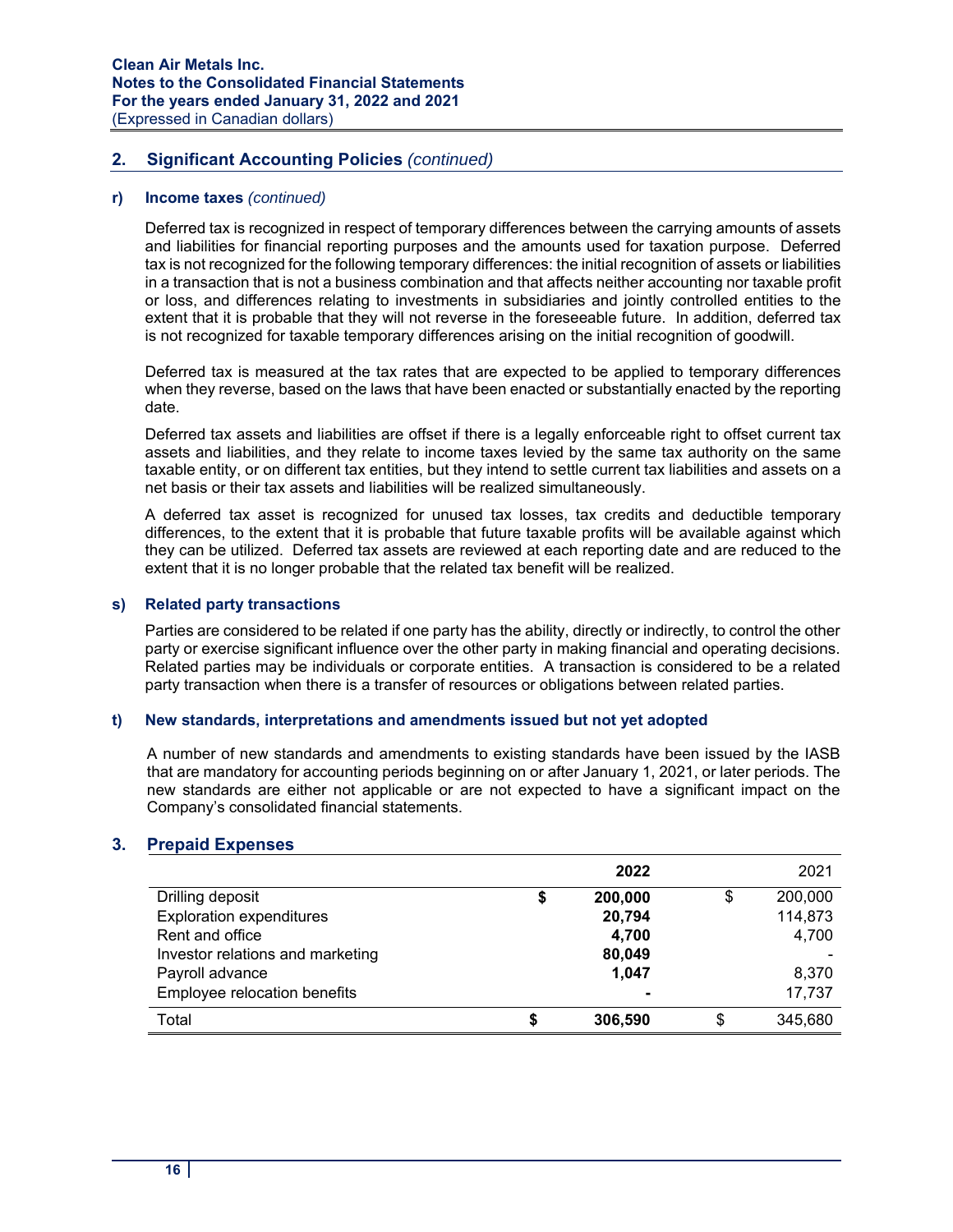# **4. Equipment**

| Cost:                            | <b>Equipment</b> |
|----------------------------------|------------------|
| At January 31, 2020              | \$               |
| Additions                        | 45,214           |
| At January 31, 2021              | 45,214           |
| Additions                        | 52,295           |
| At January 31, 2022              | \$<br>97,509     |
| <b>Accumulated depreciation:</b> |                  |
| At January 31, 2020              | \$               |
| Charge for the year              | 9,043            |
| At January 31, 2021              | 9,043            |
| Charge for the year              | 19,502           |
| At January 31, 2022              | \$<br>28,545     |
| Net book value:                  |                  |
| At January 31, 2020              | \$               |
| At January 31, 2021              | 36,171           |
| At January 31, 2022              | \$<br>68,964     |

# **5. Acquisition of Panoramic PGMs (Canada) Ltd.**

# **Closing of Acquisition**

On May 14, 2020 (the "Closing Date") the Company completed the acquisition under its option agreement (the "Option Agreement") to acquire a 100% right, title and interest in and to the Escape Lake Property (the "Escape Lake Property"), which forms a part of Thunder Bay North property, subject to a 1% net smelter return royalty to be retained by Rio Tinto Exploration Canada Inc. ("RTEC"), pursuant to the terms of a definitive option agreement (the "Option Agreement") entered into with Benton Resources Inc. ("BEX") on January 6, 2020 and as amended on January 27, 2020.

 Concurrently, and pursuant to the terms of a definitive share purchase agreement (the "PAN Agreement") entered into with Magma Metals Pty Ltd. ("Magma"), dated January 6, 2020, the Company also completed the acquisition of 100% of Panoramic Resources Limited's indirect subsidiary, Panoramic PGMs (Canada) Ltd. ("PGMs"), which owns the Thunder Bay North Project (the "TBN Project"). The Option Agreement was conditional on BEX exercising its pre-existing option to acquire the Escape Lake Property from RTEC. In addition, BEX also assigned to the Company its rights under a letter of intent previously entered into with Panoramic Resources Ltd. ("PAN") pursuant to which BEX acquired the right to acquire 100% of PGMs which owns the TBN Project.

Pursuant to the terms of the Option Agreement, the Company issued to BEX an aggregate of 24,615,884 common shares (the "Consideration Shares") in the capital of the Company, and issued a cash payment of \$4,250,000 to PAN pursuant to the terms of the PAN Agreement on the Closing Date.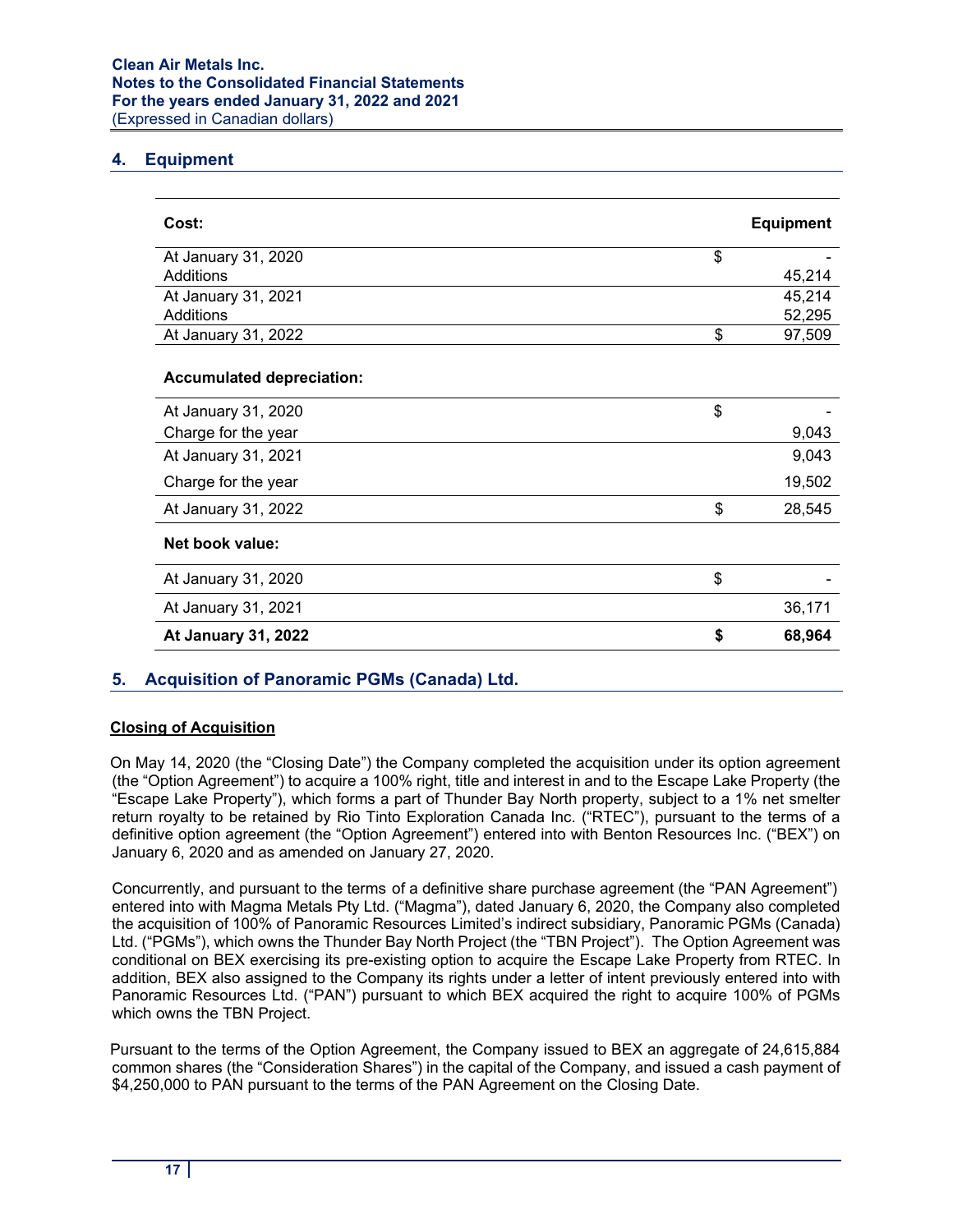# **5. Acquisition of Panoramic PGMs (Canada) Ltd.** *(continued)*

# **Purchase Price Allocation**

| Consideration paid to acquire PGMs shares:              | \$        |
|---------------------------------------------------------|-----------|
| Cash                                                    | 4,500,000 |
| Note payable (Note 8)                                   | 3,261,409 |
| Closing costs                                           | 489,208   |
|                                                         | 8,250,617 |
| Allocated as follows to PGMs assets and<br>liabilities: |           |
| Cash                                                    | 38,239    |
| Other receivables                                       | 17.923    |
| Prepaid expenses                                        | 13.070    |
| Exploration and evaluation asset                        | 8,271,703 |
| Accounts payable and accrued liabilities                | (90,318)  |
| Net assets acquired                                     | 8.250.617 |

# **Background of Acquisition**

On January 6, 2020, and as amended January 27, 2020, the Company entered into a definitive option agreement with BEX whereby the Company acquired an option to acquire a 100% right, title and interest in the Escape Lake Property, subject to a 1% net smelter return royalty to be retained by RTEC, from BEX with such option to be conditional on BEX exercising its pre-existing option to acquire the Escape Lake property from RTEC. In addition, BEX also assigned to the Company its rights under a letter of intent previously entered into with PAN pursuant to which BEX acquired the right to acquire 100% of PAN's subsidiary, Panoramic PGMs (Canada) Ltd., which owns the TBN Project.

# *Option Agreement*

Under the Option Agreement in order to acquire a 100% interest in the Escape Lake Property from BEX (subject to BEX exercising its pre-existing option with RTEC) and BEX's rights to acquire a 100% right, title and interest in the TBN Project, the Company must complete the following:

 i) enter into a definitive share purchase agreement (the "PAN Agreement") with Magma Metals Pty Ltd ("Magma"), a wholly-owned subsidiary of PAN, and make an initial \$250,000 payment. These requirements have both been completed on January 6, 2020;

ii) issue to BEX an aggregate of 24,615,884 common shares (the "Consideration Shares") in the capital of the Company. The value of the shares was estimated to be \$3,200,065 and the shares were issued on May 14, 2020;

iii) fulfill all the remaining payments to RTEC under the terms of an option agreement (the "RTEC Agreement") dated October 9, 2019, between RTEC and BEX required in order for BEX to exercise BEX's option to earn a 100% interest in the Escape Lake Property. These payments are set out under the RTEC Agreement paragraph below;

 iv) fulfill all the remaining payments under the terms of the PAN Agreement. These payments are set out under the PAN Agreement paragraph below; and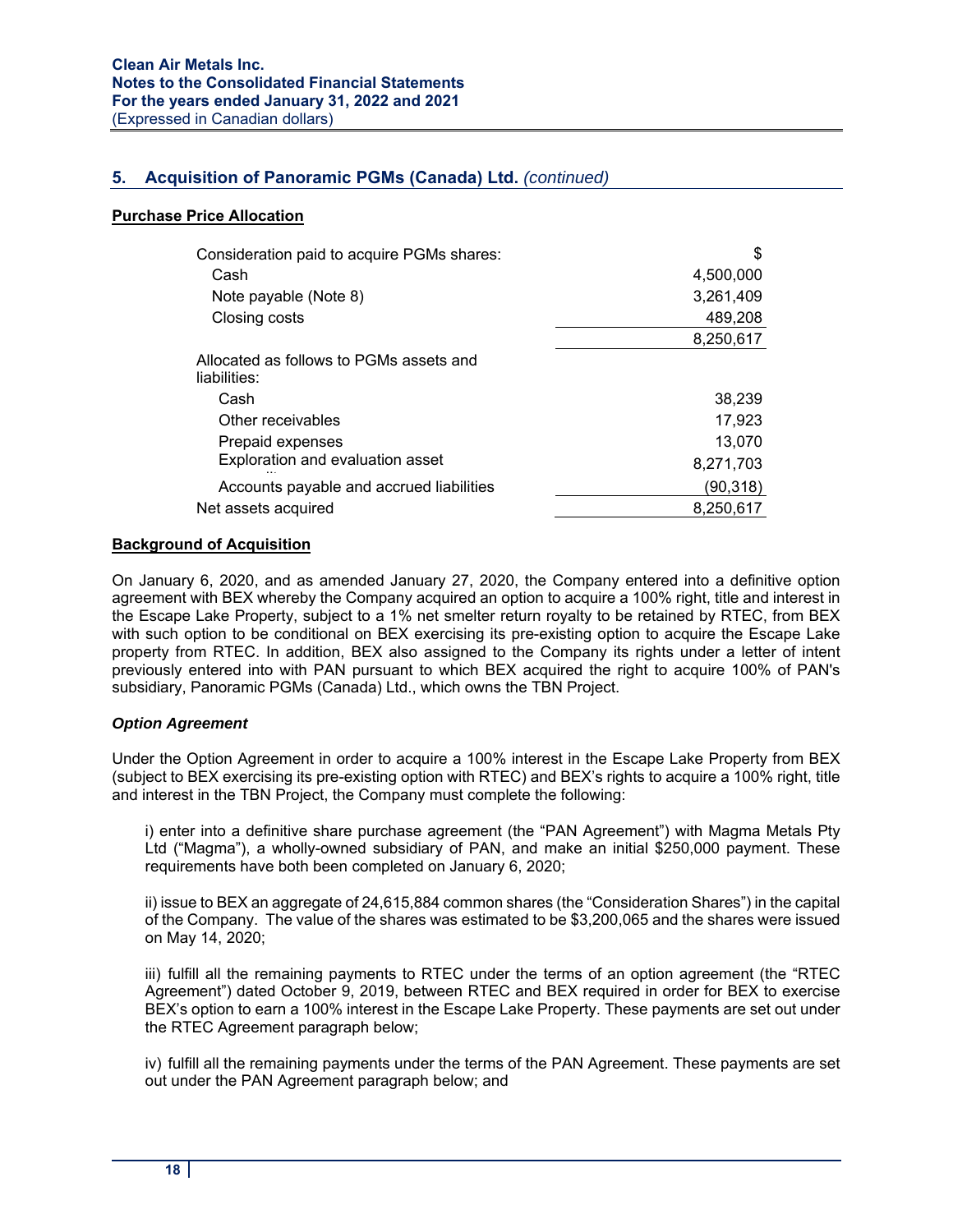# **5. Acquisition of Panoramic PGMs (Canada) Ltd.** *(continued)*

#### *Option Agreement (continued)*

 v) grant to BEX a 0.5% net smelter return royalty from production on the Escape Lake Property and a 0.5% net smelter return royalty from production on any mineral claims comprising the TBN Project over which a net smelter royalty has not previously been granted.

# *The RTEC Agreement*

Under the RTEC Agreement, BEX was granted an option to acquire a 100% ownership interest in the Escape Lake Property, subject to a 1% net smelter return royalty to be retained by RTEC, in exchange for payment of \$6 million by BEX to RTEC over a three-year period, as follows:

- i) \$3 million due on signing, immediately following receipt of regulatory approval (this amount has
- been paid by BEX resulting in the issuance of the Consideration Shares to BEX);
- ii) \$1 million on or before October 9, 2020 (paid);
- iii) \$1 million on or before October 9, 2021 (paid); and
- iv) \$1 million on or before October 9, 2022 (paid).

The Company has assumed and is bound and shall perform the obligations of BEX under the RTEC Agreement.

During the year ended January 31, 2022, the Company accelerated the final payment of \$1 million to RTEC, on behalf of BEX for the Escape Lake option. The final payment of \$1 million, not due under the terms of the Escape Lake option agreement until October 9, 2022, was accelerated at the Company's option. The Company has now fulfilled all of BEX's payment obligations under the Escape Lake Property option agreement, earning BEX a 100 percent right, title and interest in and to the Escape Lake Property, subject to a 1 percent net smelter return royalty to be retained by RTEC and subject to the Company's right to acquire 100 percent of BEX's interest in and to the Escape Lake Property pursuant to the terms of the option agreement.

The Company will be entitled to exercise the option to acquire 100 per cent of BEX's interest in the Escape Lake Property, subject to a 0.5 percent net smelter return royalty from production on the Escape Lake Property to be retained by BEX, upon completion of the two remaining payments under the share purchase agreement between the Company and Magma (\$1.5 million is due by May 13, 2022, and a further \$1.5 million is due by May 13, 2023, provided that both payments can be accelerated at the discretion of the Company). Upon exercise of its option, the Company will also assume the obligations of the payer in respect of the RTEC royalty.

# *The PAN Agreement*

Under the PAN Agreement, the Company has the right to acquire a 100% ownership interest in PGMs, the subsidiary of Magma that holds the TBN Project, in exchange for payment of \$9 million by the Company to PAN over a three year period, as follows:

 i) \$4.5 million due on closing of the acquisition of the TBN Project (This amount was paid on May 14, 2020;

- ii) \$1.5 million on the first anniversary of the closing of the acquisition of the TBN Project (paid);
- iii) \$1.5 million on the second anniversary of the closing of the acquisition of the TBN Project; and
- iv) \$1.5 million on the third anniversary of the closing of the acquisition of the TBN Project.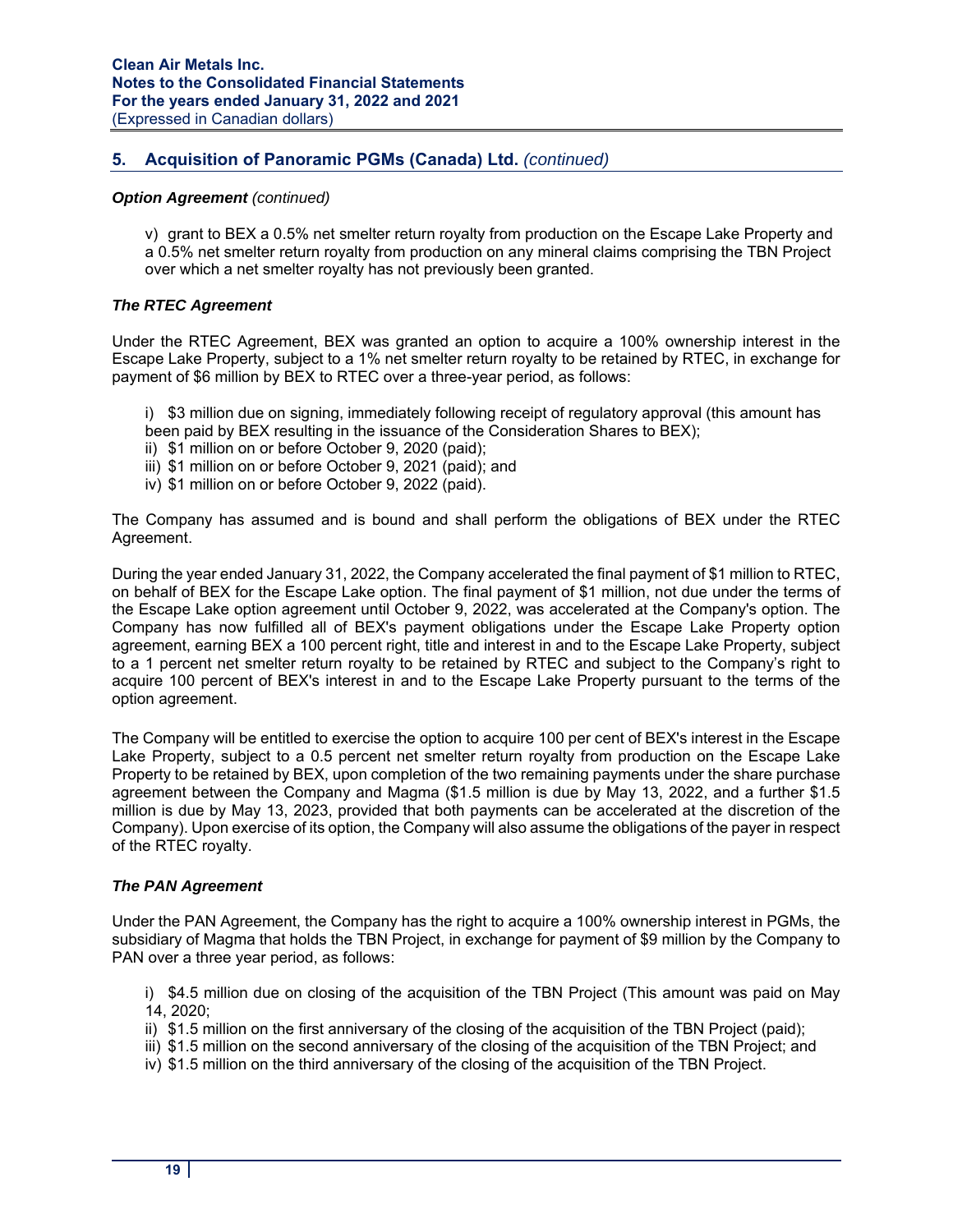# **5. Acquisition of Panoramic PGMs (Canada) Ltd.** *(continued)*

The Company made an initial payment of \$250,000 to PAN which was credited to the purchase price, and extended the proposed closing of the acquisition and the initial payment of \$4.5 million, by 60 days. On May 14, 2020, the Company made the first payment of \$4.25 million to PAN, net of the initial payment of \$250,000 made by a third party, with the balance due as a note owing to PAN (Note 8). Pursuant to the terms of the PAN Agreement, the Company paid an additional \$115,000 to PAN on closing of the transaction for reimbursement of costs incurred from the date of the PAN Agreement to closing.

In addition, the Company had the ability to receive up to three additional 30-day extensions by making a \$10,000 payment for each extension. During the year ended January 31, 2021, the Company made three extension payments totaling \$30,000 in exchange for a 90-day extension. The Consideration Shares issued by the Company to BEX shall not exceed 19.68% of the issued share capital of the Company and are subject to a four month and one day "hold period" from the date of issuance. In May 2021, the Company made the first anniversary payment of \$1,500,000 under the PAN Agreement.

# **6. Exploration and Evaluation Assets**

Exploration and evaluation assets comprise the following accumulated expenditures:

|                                                                       | <b>Thunder Bay</b><br><b>North Property</b> |
|-----------------------------------------------------------------------|---------------------------------------------|
| Balance at January 31, 2020                                           | \$                                          |
| <b>Acquisition Costs:</b>                                             |                                             |
| Thunder Bay North: Acquisition cost of PGMs, cash payments and others | 9,300,634                                   |
| Escape Lake: Common shares issued                                     | 3,200,065                                   |
| <b>Exploration Expenditures:</b>                                      |                                             |
| Advance royalty payments                                              | 50,000                                      |
| Assays and samples                                                    | 331,664                                     |
| <b>Community relations</b>                                            | 1,149,485                                   |
| <b>Drilling</b>                                                       | 2,725,484                                   |
| Field and camp costs                                                  | 1,714,375                                   |
| Geological                                                            | 391,308                                     |
| Geochemical                                                           | 55,491                                      |
| Survey                                                                | 592,039                                     |
| Balance at January 31, 2021                                           | \$<br>19,510,545                            |
| <b>Acquisition Costs:</b>                                             |                                             |
| Cash payments                                                         | 2,000,000                                   |
| <b>Exploration Expenditures:</b>                                      |                                             |
| Advance royalty payments                                              | 50,000                                      |
| Assays and samples                                                    | 507,117                                     |
| <b>Community relations</b>                                            | 13,292                                      |
| <b>Drilling</b>                                                       | 6,080,367                                   |
| Engineering                                                           | 905,691                                     |
| Field and camp costs                                                  | 1,569,254                                   |
| Geological                                                            | 1,807,160                                   |
| Geochemical                                                           | 240,738                                     |
| Survey                                                                | 944,399                                     |
| Balance at January 31, 2022                                           | \$<br>33,628,563                            |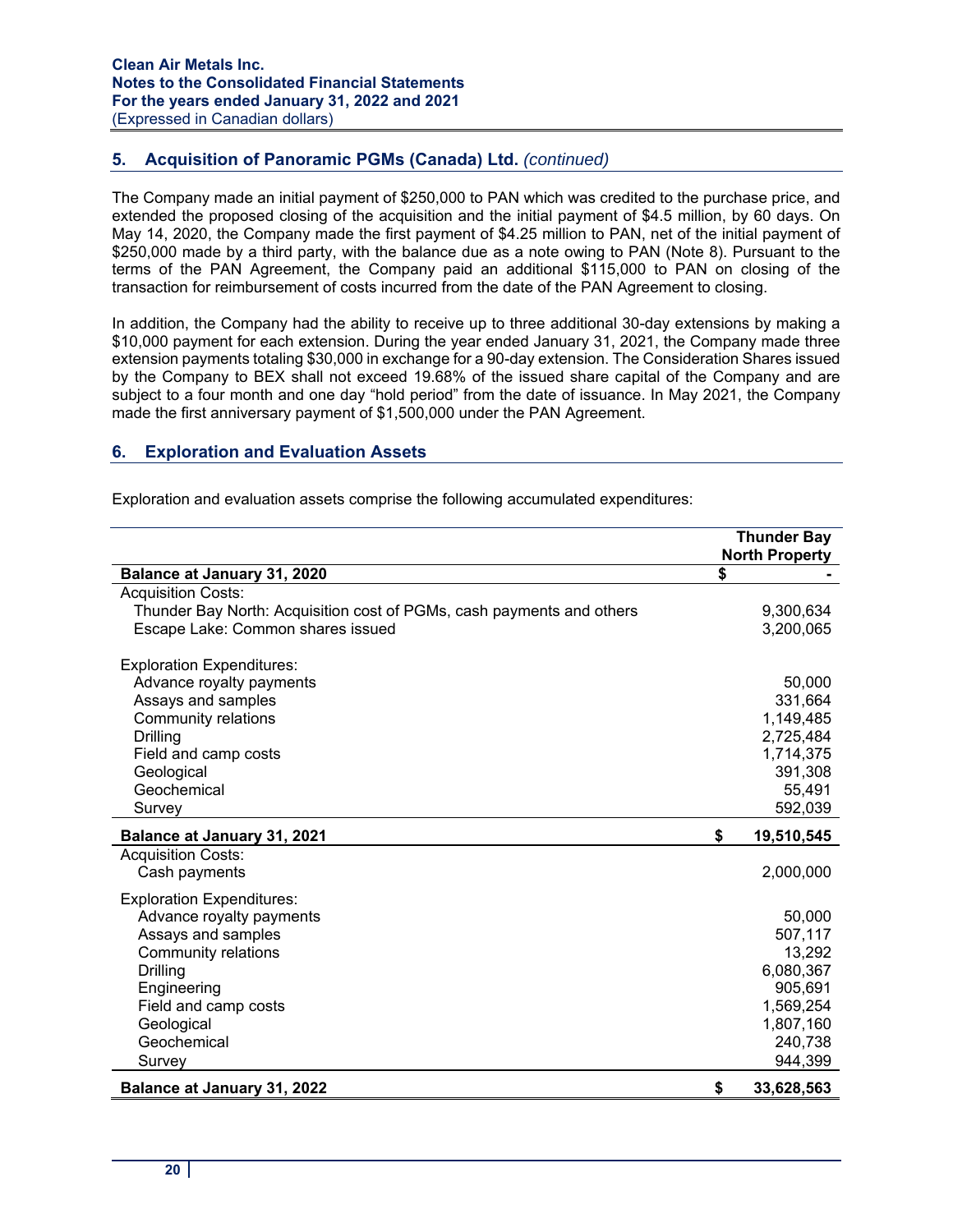# **7. Trade and Other Payables**

|                                                        | 2022              |   | 2021    |
|--------------------------------------------------------|-------------------|---|---------|
| Trade and other payables<br><b>Accrued liabilities</b> | 855,430<br>50,000 | S | 230,805 |
| Total                                                  | 905,430           |   | 230,805 |

# **8. Notes Payable**

# Blueberry Cobalt Project Note Payable

The Company has a note payable to Blueberry Cobalt Project Corp. totaling \$250,000 (January 31, 2021 - \$250,000), which is due on demand, unsecured, bears interest at a rate of 5% per annum, with no fixed terms of repayment. Interest expense in the amount of \$12,500 was accrued for the year ended January 31, 2022 (2021 - \$12,534). As at January 31, 2022, accrued interest totaling \$27,431 is included in trade and other payables.

# Magma Note Payable

On May 14, 2020, the Company issued a note payable for the remaining balance of \$4,500,000 owed to Magma for the PAN Agreement (terms described in Note 5). The fair market value of the note was estimated to be \$3,261,409 on May 14, 2020 resulting in a discount of \$1,238,591. The discount on the loan is amortized using the effective interest method over the three-year term of the loan. The Company accretes the carrying value of the loan each quarter by recognizing an accretion expense in the statement of loss and comprehensive loss and a credit to note payable. For the year ended January 31, 2022, \$368,003 (2021 - \$164,244) of accretion expense from the debt discount was recorded by the Company.

# Other Notes Payable

The Company has notes payable to shareholders totaling \$1,323 (2021 - \$1,323), which are due on demand, unsecured, bear interest of 12% per annum, with no fixed term of repayment.

# **9. Share Capital and Reserves**

*a) Authorized share capital*

An unlimited number of common shares without par value.

*b) Issued share capital* 

# Year ended January 31, 2022

i) On February 23, 2021, the Company closed a bought deal private placement for total proceeds of approximately \$11.5 million, consisting of: (i) 11,904,800 flow-through shares at a price of \$0.42 per flow-through share; and (ii) 12,745,100 flow-through units at a price of \$0.51 per flow-through unit, including the exercise of the underwriters' option.

Each flow-through unit consists of one common share of the Company and one half of one common share purchase warrant that each qualifies as a flow-through share (within the meaning of Subsection 66(15) of the Income Tax Act (Canada)). Each warrant will entitle the holder thereof to acquire one common share of the company at a price of \$0.55 until February 23, 2023.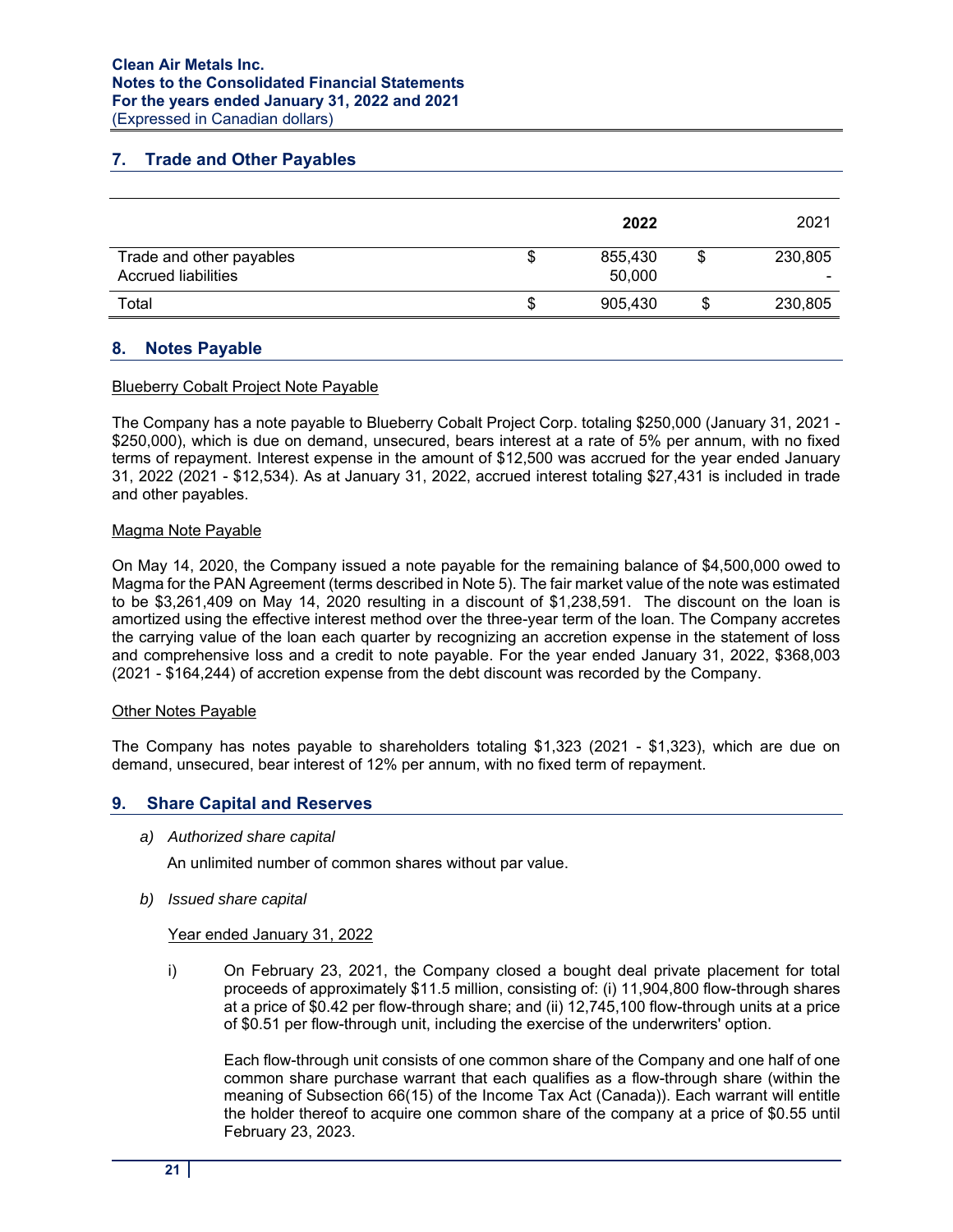#### *b) Issued share capital (continued)*

As consideration for the services provided by the underwriters in connection with the offering, the underwriters received: (a) a cash commission of \$660,000, which is equal to 6% of the gross proceeds of the offering (other than in respect of sales to those persons on the president's list on which the cash commission was 3%); and (b) an aggregate of 1,172,970 compensation options, which is equal to 5% of the number of securities sold under the offering (and reduced to 2.5% with respect to certain subscribers on the president's list). Each compensation option is exercisable to acquire one common share of the Company, issued on a non-flow-through basis at a price of \$0.42 per compensation option share until February 23, 2023.

The Company used the residual value method to calculate the fair value of the tax deduction attached with the flow-through common shares and recorded an initial flowthrough liability of \$1,725,493. During the year ended January 31, 2022, the Company spent approximately 77% of the required flow-through expenditures under the issuance and \$1,331,629 was recognized as other income. As of January 31, 2022, \$393,863 remained as flow-through liability.

Expenditures related to the use of flow-through share proceeds are not available as a tax deduction to the Company as the tax benefits of these expenditures are renounced to the investors. The Company is required to incur these expenditures before December 31, 2023 under the general rule and before December 31, 2022 under the look-back rule.

ii) The Company issued an aggregate of 2,215,063 common shares through the exercise of incentive stock options and warrants with exercise prices between \$0.20 and \$0.395, for net proceeds of \$729,564.

Year ended January 31, 2021

i) On February 11, 2020, the Company issued an aggregate of 75,000,000 subscription receipts at a price of \$0.20 per unit for gross proceeds of \$15,000,000. On May 12, 2020, the subscription units were converted into units of the Company following the satisfaction of applicable escrow release conditions. Each unit consists of one common share and onehalf common share purchase warrant exercisable at \$0.30 until February 11, 2022, subject to adjustments in certain events. Under the relative fair value method, the Company has allocated \$1,429,441 to the warrants issued in connection with the private placement.

As consideration for the services provided by the agents in connection with the offering, the Company paid a cash commission of \$1,034,500, incurred other costs of \$97,860 and issued an aggregate of 4,312,500 compensation options. The compensation options were issued with an exercise price of \$0.20 per unit, a term of 24 months and immediate vesting. Each compensation option will allow the holder to purchase one unit of the Company which consists of one common share and one-half common share purchase warrant exercisable at \$0.30 per share for a period of 24 months.

ii) On June 16, 2020, the Company issued 13,400,000 flow-through common shares of the Company at a price of \$0.50 per flow-through share, for aggregate gross proceeds of \$6,700,000.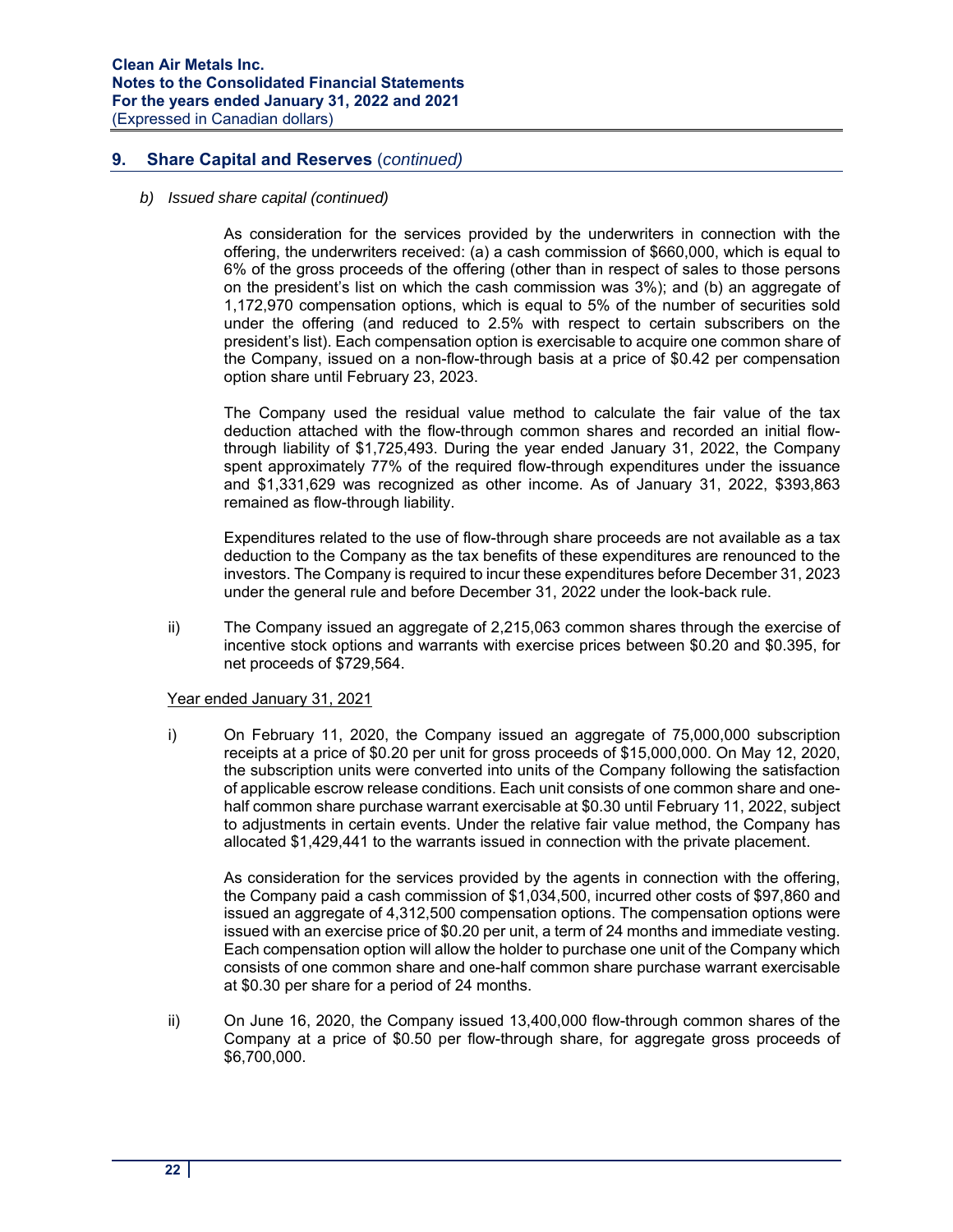#### *b) Issued share capital (continued)*

For the purposes of calculating the effect of any premium related to the issuance of the flow-through shares, the Company reviewed the fair market value of the common shares on the date of private placement and compared it to determine if there was a premium paid on the shares. As a result of the review, the Company recognized a premium of \$2,211,000 on the flow-through shares issued.

Expenditures related to the use of flow-through share proceeds are not available as a tax deduction to the Company as the tax benefits of these expenditures are renounced to the investors. The Company is required to incur these expenditures before December 31, 2022 under the general rule and before December 31, 2021 under the look-back rule. The Government of Canada has announced that it may extend the look-back rule by one year which would mean the Company has until December 31, 2022 to incur these expenditures. During the year ended January 31, 2021, the Company renounced a total of \$6,700,000 in eligible exploration and evaluation expenditures.

As consideration for the services provided by the agents in connection with the offering, the agents received a cash commission of \$387,000, incurred other costs of \$196,862 and issued 774,000 compensation options. Each compensation option is exercisable to acquire one common share of the Company, issued on a non-flow through basis at a price of \$0.50 per compensation option share, for a period of 24 months after the closing date.

- iii) The Company issued, an aggregate of 1,904,765 common shares through the exercise of incentive stock options and warrants with exercise prices between \$0.12 and \$0.30 per common shares for gross proceeds of \$342,180; \$66,563 was received by the Company subsequent to January 31, 2021.
- iv) The Company issued an aggregate of 24,615,884 common shares in the capital of the Company to BEX as consideration for a 100% interest in the Escape Lake Property. The fair value of the shares was estimated to be \$3,200,065 as described in Note 5.

#### *c) Equity Incentive Compensation Plan*

The Board of Directors adopted a new Equity Incentive Compensation Plan (the "Plan"), which has been approved by the Company's shareholders and the TSXV. The Plan covers incentive stock options, restricted and performance share units, and deferred share unit awards (collectively, the "Awards").

Awards may be granted to the Company's directors, senior officers, employees, consultants and consultant's companies. The Plan: (i) provides that the number of common shares reserved for issuance, within a one year period, to any one optionee, shall not exceed 5% of the outstanding common shares; (ii) provides the maximum number of common shares reserved for issuance pursuant to Awards granted may not exceed 15% of the issued common shares; and (iii) contains other provisions to ensure the Plan is compliant with stock exchange regulations. Vesting terms are determined by the Board of Directors.

On November 8, 2021, the Company issued 400,000 incentive stock options to a director of the Company with an exercise price of \$0.265 for a period of 5 years. The options were valued using the Black-Scholes option pricing model assuming a life expectancy of five years, a risk-free interest rate of 1.39%, a forfeiture and dividend rate of Nil, and a volatility rate of 74%.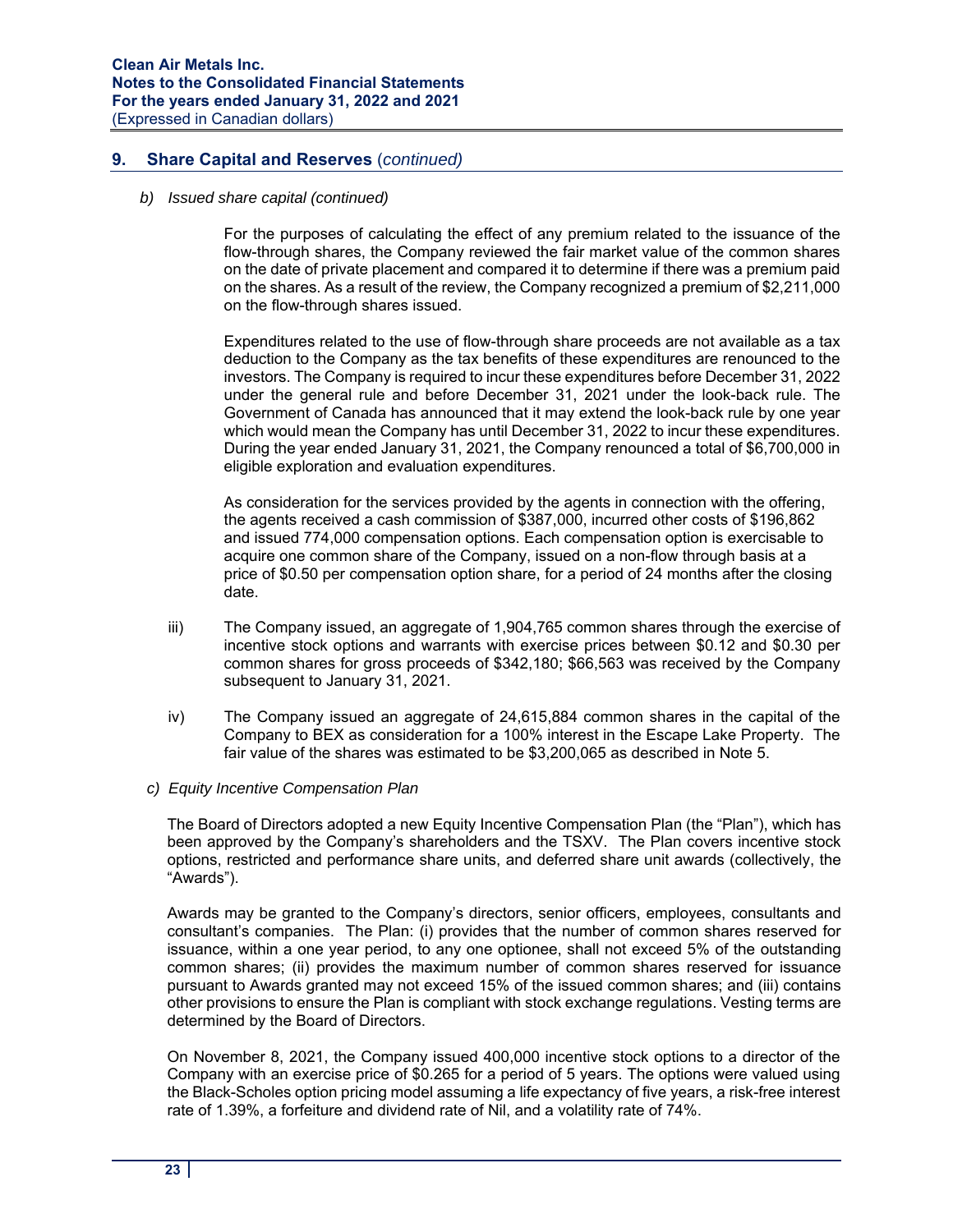#### *c) Equity Incentive Compensation Plan (continued)*

On September 15, 2021, the Company issued 300,000 incentive stock options to employees of the Company with an exercise price of \$0.245 for a period of 5 years. The options were valued using the Black-Scholes option pricing model assuming a life expectancy of five years, a risk-free interest rate of 0.43%, a forfeiture and dividend rate of Nil, and a volatility rate of 75%.

The Company also granted 100,000 incentive stock options to a consultant of the Company with an exercise price of \$0.245 for a period of 2 years. The options were valued using the Black-Scholes option pricing model assuming a life expectancy of two years, a risk-free interest rate of 0.28%, a forfeiture and dividend rate of Nil, and a volatility rate of 53%.

On May 4, 2021, the Company issued 1,033,226 restricted share unit awards and 187,500 deferred share unit awards to certain directors, officers and employees of the Company. During the year ended January 31, 2022, 243,752 unvested restricted share units were cancelled due to a participant no longer being eligible.

On April 6, 2021, the Company issued an aggregate of 200,000 incentive stock options to employees of the Company with an exercise price of \$0.395 for a period of 5 years. The options are subject to vesting provisions as follows: 25% of the options vest on the grant date; 25% of the options vest 6 months after the grant date; and 50% of the options vest 12 months after the grant date. The options were valued using the Black-Scholes option pricing model assuming a life expectancy of five years, a risk-free interest rate of 0.25%, a forfeiture and dividend rate of Nil, and a volatility rate of 143%.

On January 26, 2021, the Company issued an aggregate of 200,000 incentive stock options to an employee of the Company with an exercise price of \$0.40 for a period of 5 years. The options are subject to vesting provisions as follows: 25% of the options vest on the grant date; 25% of the options vest 6 months after the grant date; and 50% of the options vest 12 months after the grant date. The options were valued using the Black-Scholes option pricing model assuming a life expectancy of five years, a risk-free interest rate of 0.47%, a forfeiture and dividend rate of Nil, and a volatility rate of 216%.

On December 1, 2020, the Company issued an aggregate of 60,000 incentive stock options to an employee of the Company with an exercise price of \$0.30 for a period of 5 years. The options are subject to vesting provisions as follows: 25% of the options vest on the grant date; 25% of the options vest 6 months after the grant date; and 50% of the options vest 12 months after the grant date. The options were valued using the Black-Scholes option pricing model assuming a life expectancy of five years, a risk-free interest rate of 0.45%, a forfeiture and dividend rate of Nil, and a volatility rate of 251%.

On September 23, 2020, the Company issued an aggregate of 100,000 incentive stock options to certain directors, officers, employees and consultants with an exercise price of \$0.30 for a period of 5 years. The options are subject to vesting provisions as follows: 33.33% of the options vest on the grant date; 33.33% of the options vest 6 months after the grant date; and 33.33% of the options vest 9 months after the grant date. The options were valued using the Black-Scholes option pricing model assuming a life expectancy of five years, a risk-free interest rate of 0.35%, a forfeiture and dividend rate of Nil, and a volatility rate of 267%.

On June 25, 2020, the Company issued an aggregate of 750,000 incentive stock options to certain directors, officers, employees and consultants with an exercise price of \$0.32 for a period of 5 years.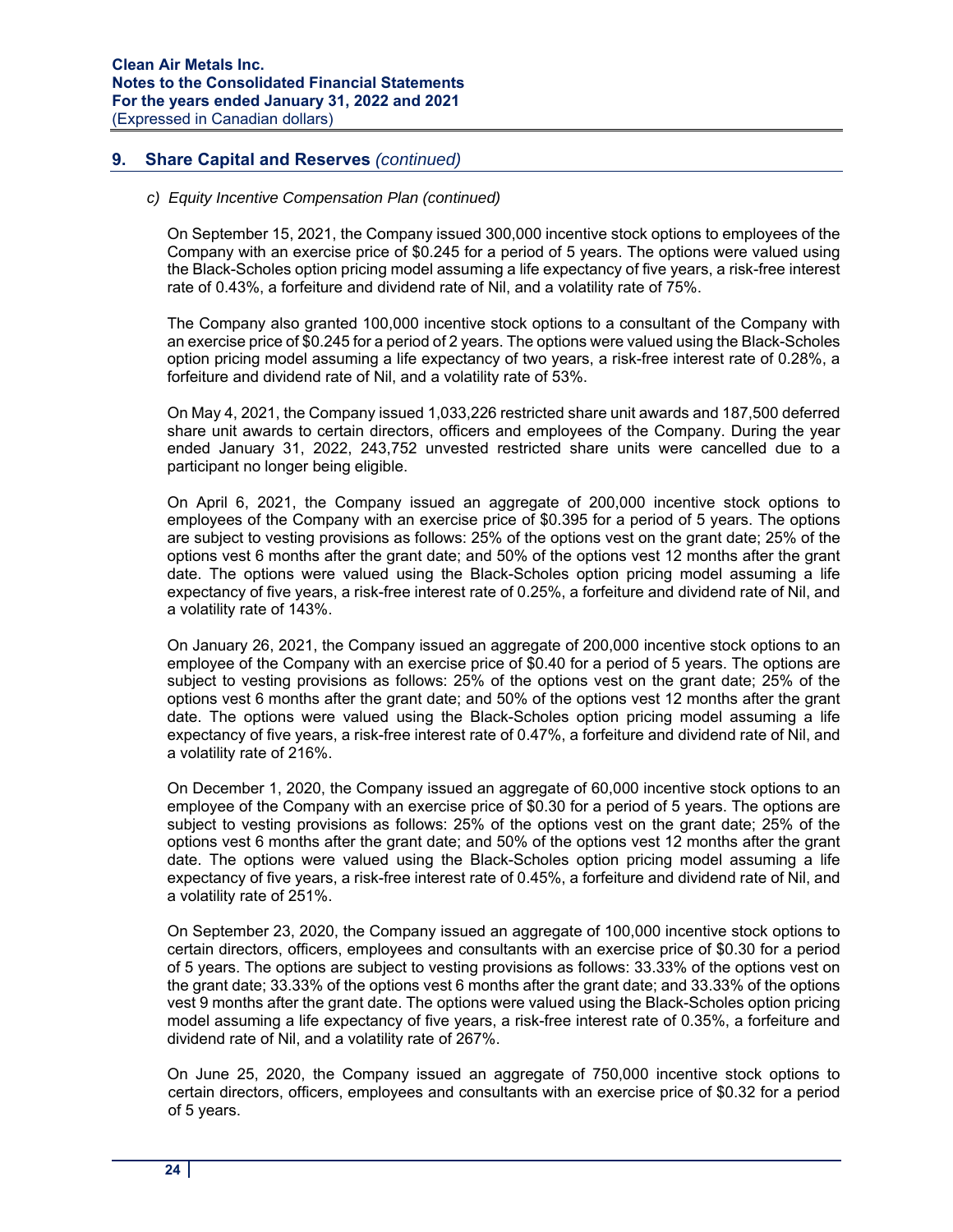#### *c) Equity Incentive Compensation Plan (continued)*

The options were valued using the Black-Scholes option pricing model assuming a life expectancy of five years, a risk-free interest rate of 0.36%, a forfeiture and dividend rate of Nil, and a volatility of 240%.

On May 14, 2020, the Company issued an aggregate of 7,565,000 incentive stock options to certain directors, officers, employees and consultants with an exercise price of \$0.20 for a period of 5 years. The options are subject to vesting provisions as follows: 25% of the options vest on the grant date; 25% of the options vest 6 months after the grant date; and 50% of the options vest 12 months after the grant date. The options were valued using the Black-Scholes option pricing model assuming a life expectancy of five years, a risk-free interest rate of 0.36%, a forfeiture and dividend rate of Nil, and a volatility of 235%.

The continuity of stock options is as follows:

|                            | Options     | Weighted Average      |
|----------------------------|-------------|-----------------------|
|                            | Outstanding | <b>Exercise Price</b> |
|                            |             |                       |
| Balance - January 31, 2020 | 1,275,000   | 0.12<br>S             |
| Granted                    | 8,740,000   | 0.21                  |
| Exercised                  | (1,332,500) | 0.13                  |
| Expired                    | (175,000)   | 0.20                  |
| Balance - January 31, 2021 | 8,507,500   | 0.21                  |
| Granted                    | 1,000,000   | 0.28                  |
| Exercised                  | (25,063)    | 0.24                  |
| Balance - January 31, 2022 | 9,482,437   | 0.21                  |

As at January 31, 2022, the Company had incentive stock options enabling the holders to acquire further common shares as follows:

|                    |                               |                                      | Weighted                         | Weighted                         |
|--------------------|-------------------------------|--------------------------------------|----------------------------------|----------------------------------|
| <b>Expiry Date</b> | <b>Options</b><br>Outstanding | <b>Options</b><br><b>Exercisable</b> | Average<br><b>Exercise Price</b> | Average<br><b>Remaining Life</b> |
|                    |                               |                                      |                                  |                                  |
|                    |                               |                                      | (\$)                             | (years)                          |
| September 30, 2024 | 75,000                        | 75,000                               | 0.001                            | 0.02                             |
| May 14, 2025       | 7,237,500                     | 7,237,500                            | 0.153                            | 2.50                             |
| June 25, 2025      | 750,000                       | 750,000                              | 0.016                            | 0.27                             |
| September 23, 2025 | 100,000                       | 100,000                              | 0.003                            | 0.04                             |
| December 1, 2025   | 60,000                        | 60,000                               | 0.002                            | 0.02                             |
| December 8, 2025   | 65,000                        | 65,000                               | 0.002                            | 0.03                             |
| January 26, 2026   | 200,000                       | 200,000                              | 0.008                            | 0.08                             |
| April 6, 2026      | 194,937                       | 44,937                               | 0.008                            | 0.09                             |
| September 15, 2023 | 100,000                       | 50,000                               | 0.003                            | 0.01                             |
| September 15, 2026 | 300,000                       | 50,000                               | 0.008                            | 0.15                             |
| November 8, 2026   | 400,000                       | 100,000                              | 0.011                            | 0.20                             |
|                    | 9,482,437                     | 8,732,437                            | 0.21                             | 3.41                             |

During the year ended January 31, 2022, the Company recognized \$385,183 (January 31, 2021 - \$1,081,268) in share-based compensation related to the grant of incentive stock options.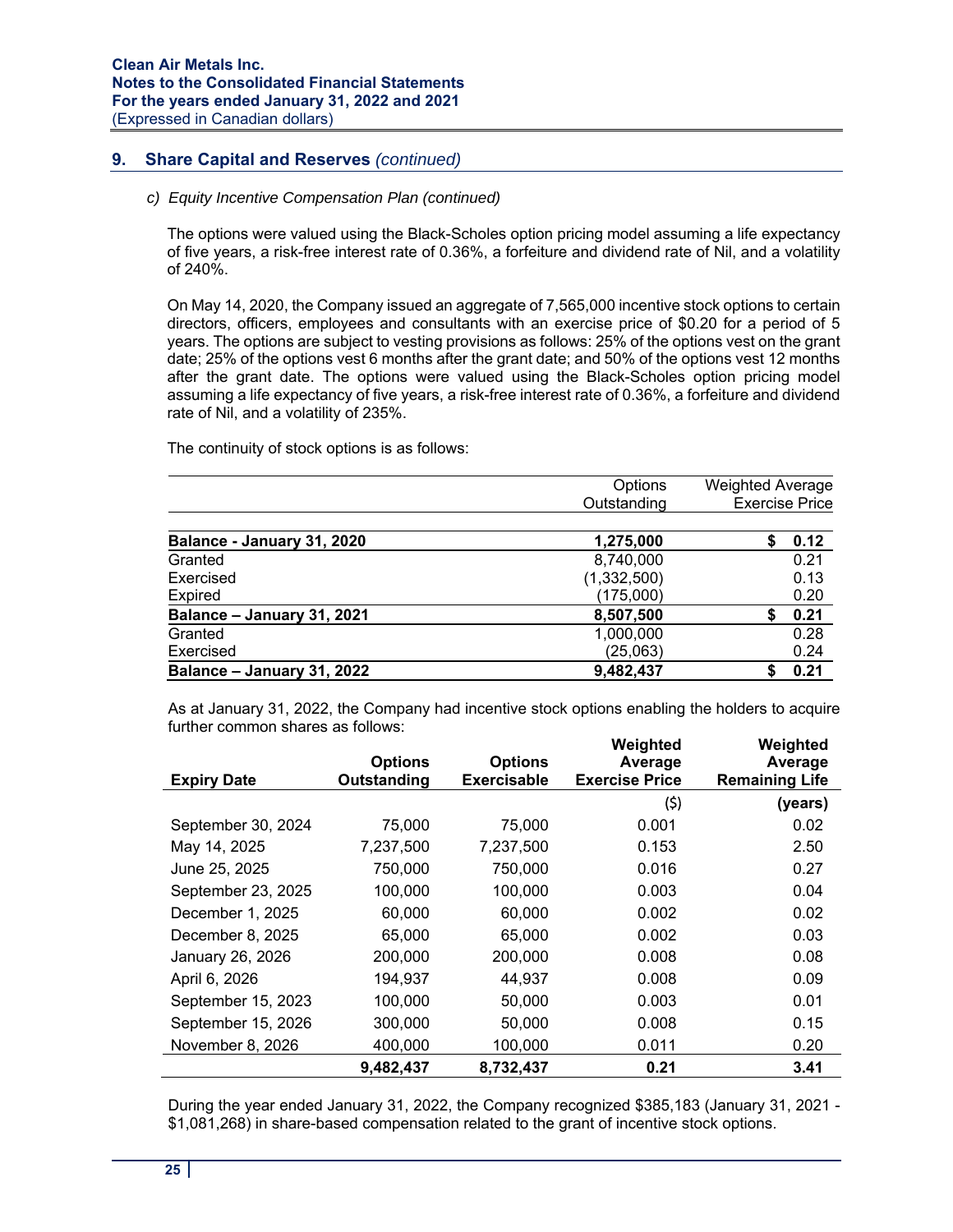# *d) Warrants*

A continuity schedule of outstanding share purchase warrants is as follows:

|                            | <b>Number</b><br>Outstanding | Weighted<br><b>Average Exercise</b><br><b>Price</b> |
|----------------------------|------------------------------|-----------------------------------------------------|
|                            |                              | (\$)                                                |
| Balance - January 31, 2020 |                              |                                                     |
| Granted                    | 40,500,000                   | 0.30                                                |
| Exercised                  | (572,265)                    | 0.30                                                |
| Balance - January 31, 2021 | 39,927,735                   | 0.30                                                |
| Granted                    | 6,372,550                    | 0.55                                                |
| Exercised                  | (2, 190, 000)                | 0.30                                                |
| Balance - January 31, 2022 | 44,110,285                   | 0.34                                                |

As of January 31, 2022, the Company had the following share purchase warrants issued and outstanding:

| <b>Expiry Date</b> | <b>Warrants</b><br>Outstanding | <b>Exercise Price</b> | <b>Remaining Life</b> |
|--------------------|--------------------------------|-----------------------|-----------------------|
|                    |                                | (\$)                  | (years)               |
| February 11, 2022  | 34,737,735                     | 0.30                  | 0.03                  |
| February 23, 2023  | 6,372,550                      | 0.55                  | 1.06                  |
| January 8, 2026    | 3,000,000                      | 0.40                  | 3.94                  |
|                    | 44,110,285                     | 0.34                  | 0.29                  |

On February 23, 2021, the Company issued an aggregate of 6,372,550 warrants related to a bought deal private placement with an exercise price of \$0.55 for a period of 2 years. The warrants were valued using the Black-Scholes option pricing model assuming a life expectancy of two years, a risk-free interest rate of 0.40%, a forfeiture and dividend rate of Nil, and a volatility rate of 115%.

On January 26, 2021, the Company issued an aggregate of 3,000,000 warrants to certain First Nations groups with an exercise price of \$0.40 for a period of 5 years. The options were valued using the Black-Scholes option pricing model assuming a life expectancy of five years, a risk-free interest rate of 0.47%, a forfeiture and dividend rate of Nil, and a volatility rate of 248%.

On February 11, 2020, the Company issued subscription receipts pursuant to a private placement for 75,000,000 units at \$0.20 per unit for aggregate gross proceeds of \$15,000,000 which were ultimately converted to Units of the Company. As part of the unit offering, 37,500,000 attached share purchase warrants were issued to investors. The attached share purchase warrants were valued using the Black-Scholes option pricing model at \$1,429,441 assuming a life expectancy of two years, a risk-free interest rate of 1.47%, a forfeiture and dividend rate of Nil, and a volatility of 79%. The value of the share purchase warrants is included in share capital.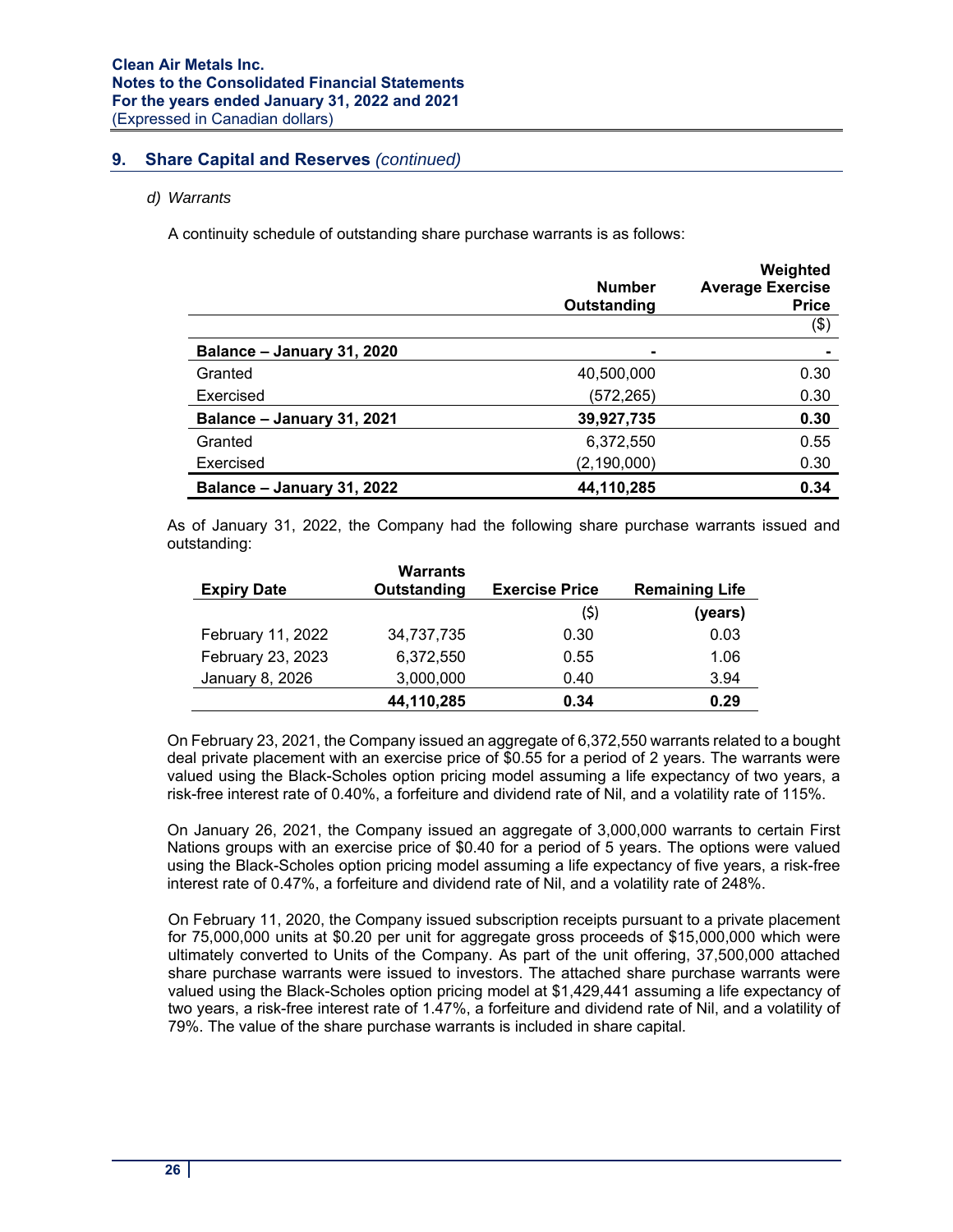# *e) Compensation Options*

On February 23, 2021, the Company issued 1,172,970 compensation options as consideration for services provided by the agents in connection with a bought deal private placement which closed on the same day. The compensation options have an exercise price of \$0.42 per unit, a term of two years and vest immediately. Each compensation option is exercisable to acquire one common share of the Company, issued on a non-flow through basis. The compensation options were valued using the Black-Scholes option pricing model assuming a life expectancy of two years, a risk-free interest rate of 0.24%, a forfeiture and dividend rate of Nil, and a volatility of 246%. The Company recognized \$358,000 as a reduction of share capital in connection with the issuance of the compensation options.

On February 11, 2020, the Company issued 4,312,500 compensation options as consideration for services provided by the agents in connection with a private placement of subscription receipts which closed in February 2020. The compensation options have an exercise price of \$0.20 per unit, a term of 24 months and immediate vesting. Each compensation option will allow the holder to purchase one unit of the Company which consists of one common share and one-half common share purchase warrant exercisable at \$0.30 per share for a period of 24 months. The compensation options were valued using the Black-Scholes option pricing model assuming a life expectancy of two years, a risk-free interest rate of 1.47%, a forfeiture and dividend rate of Nil, and a volatility of 79%. The Company recognized \$174,409 as a reduction of share capital in connection with the issuance of the compensation options.

On June 16, 2020, the Company issued 774,000 compensation options as consideration for services provided by the agents in connection with a private placement of subscription receipts which closed in June 2020. The compensation options have an exercise price of \$0.50 per unit, a term of 24 months and immediate vesting. Each compensation option is exercisable to acquire one common share of the Company, issued on a non-flow through basis. The compensation options were valued using the Black-Scholes option pricing model assuming a life expectancy of two years, a risk-free interest rate of 0.29%, a forfeiture and dividend rate of Nil, and a volatility of 138%. The Company recognized \$157,398 as a reduction of share capital in connection with the issuance of the compensation options.

A continuity schedule of outstanding compensation options is as follows:

|                            | <b>Number</b><br>Outstanding | Weighted<br><b>Average Exercise</b><br><b>Price</b> |
|----------------------------|------------------------------|-----------------------------------------------------|
|                            |                              | (\$)                                                |
| Balance - January 31, 2020 | ۰                            |                                                     |
| Granted                    | 5,086,500                    | 0.25                                                |
| Balance - January 31, 2021 | 5,086,500                    | 0.25                                                |
| Granted                    | 1,172,970                    | 0.42                                                |
| Balance - January 31, 2022 | 6,259,470                    | 0.28                                                |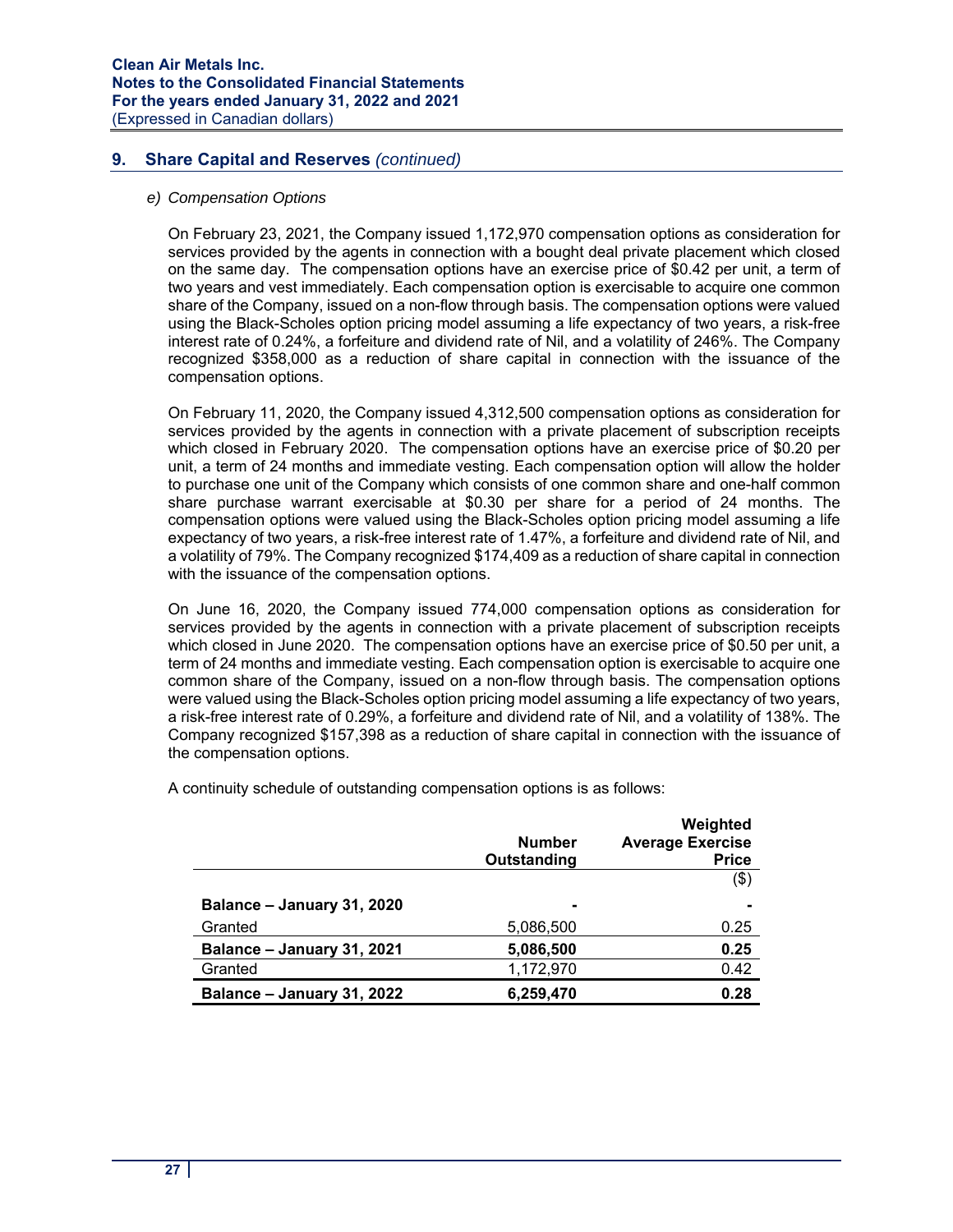#### *e) Compensation Options (continued)*

As at January 31, 2022, the Company had compensation options issued and outstanding as follows:

| <b>Expiry Date</b> | Compensation<br><b>Options</b><br><b>Outstanding</b> | Compensation<br><b>Options</b><br><b>Exercisable</b> | Weighted<br>Average<br><b>Exercise Price</b> | Weighted<br>Average<br><b>Remaining Life</b> |
|--------------------|------------------------------------------------------|------------------------------------------------------|----------------------------------------------|----------------------------------------------|
|                    |                                                      |                                                      | (\$)                                         | (years)                                      |
| February 11, 2022  | 4,312,500                                            | 4,312,500                                            | 0.14                                         | 0.02                                         |
| June 16, 2022      | 774,000                                              | 774,000                                              | 0.06                                         | 0.05                                         |
| February 23, 2023  | 1,172,970                                            | 1,172,970                                            | 0.08                                         | 0.20                                         |
|                    | 6,259,470                                            | 6,259,470                                            | 0.28                                         | 0.27                                         |

#### *f) Share Unit Awards*

On May 4, 2021, the Company issued 1,033,226 restricted share unit awards ("RSU") to certain directors, officers and employees of the Company, and 187,500 deferred share unit awards ("DSU") to certain independent directors of the Company under the new Equity Incentive Compensation Plan. The RSU are subject to vesting whereby 1/3 of the total RSU shall vest on the first anniversary of the grant date, 1/3 shall vest on the second anniversary of the grant date, and 1/3 shall vest on the third anniversary of the grant date. The DSU will vest 100% upon the independent director's resignation. During the year ended January 31, 2022, 243,752 unvested RSUs were cancelled due to participants ceasing to be eligible.

A continuity schedule of outstanding share unit awards is as follows:

|                           | <b>Restricted Share</b><br>Units | <b>Deferred Share</b><br>Units |
|---------------------------|----------------------------------|--------------------------------|
| Balance, January 31, 2021 | -                                |                                |
| Granted                   | 1.033.226                        | 187.500                        |
| Cancelled                 | (243, 752)                       | -                              |
| Balance, January 31, 2022 | 789.474                          | 187,500                        |

# **10. Related Party Transactions and Balances**

The Company's related parties consist of directors and companies with directors and executive officers in common and companies owned in whole or in part by executive officers and directors.

Trade and other payables as at January 31, 2022 include \$8,400 (2021 - \$259) owing to directors, officers, or companies they control. The amounts are non-interest bearing, unsecured and due on demand.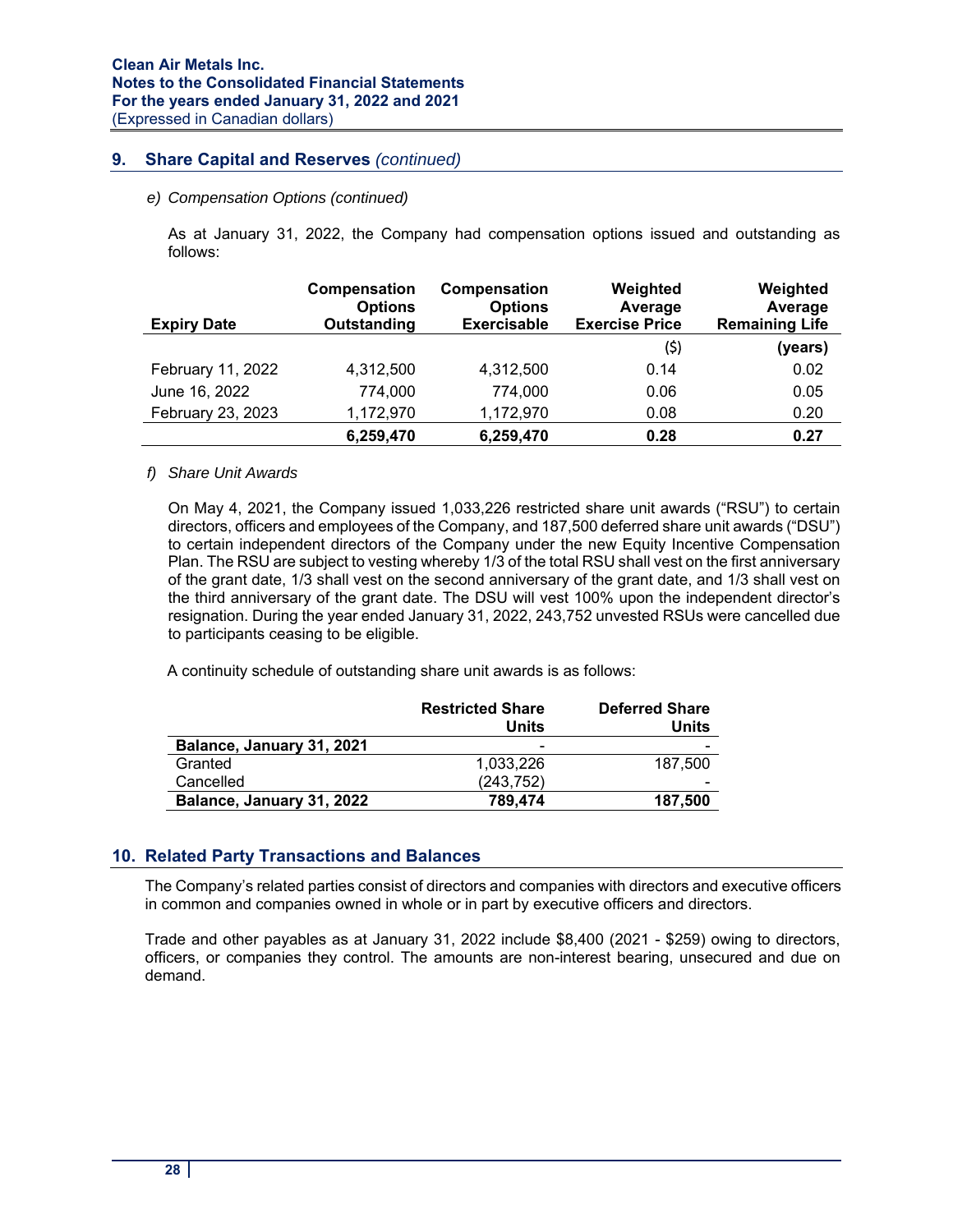# **10. Related Party Transactions and Balances** *(continued)*

#### Compensation of key management personnel:

The remuneration of directors and other key management personnel during years ended January 31:

|                             | 2022                 | 2021          |
|-----------------------------|----------------------|---------------|
| Consulting fees, former CEO | \$<br>$\blacksquare$ | \$<br>7,500   |
| Consulting fees, CFO        | 96,000               | 96,000        |
| Wages, CEO                  | 220,000              | 185,800       |
| Wages, Executive Chairman   | 125,000              | 91,833        |
| Wages, Directors            | 159,886              | 112,083       |
| Share-based compensation    | 31,741               | 452,125       |
| Total                       | \$<br>632,627        | \$<br>945,341 |

# **11. Segmented Information**

The Company's operations are segmented on a regional basis and are reported in a manner consistent with the internal reporting provided to the chief operating decision-maker. The chief operating decisionmaker who is responsible for allocating resources and assessing performance of the operating segments has been defined as the Chief Executive Officer.

The Company operates in a single segment, being mineral exploration and evaluation. All of the Company's significant assets are held in Canada.

# **12. Management of Financial Risk**

# **Categories of financial assets and financial liabilities**

Financial instruments are classified into one of the following categories: FVTPL; FVTOCI; or amortized cost. The carrying values of the Company's financial instruments are classified into the following categories:

| Financial Instrument     | Category       |   | 2022      | 2021            |
|--------------------------|----------------|---|-----------|-----------------|
| Cash                     | <b>FVTPL</b>   | S | 542.573   | \$<br>6,678,356 |
| Trade and other payables | Amortized cost |   | 905,430   | 230,805         |
| Lease liability          | Amortized cost |   | 45.163    | 15.570          |
| Notes payable            | Amortized cost |   | 2,544,980 | 3,676,977       |

The Company's financial instruments recorded at fair value require disclosure about how the fair value was determined based on significant levels of inputs described in the following hierarchy:

Level 1 - Quoted prices are available in active markets for identical assets or liabilities as of the reporting date. Active markets are those in which transactions occur in sufficient frequency and value to provide pricing information on an ongoing basis.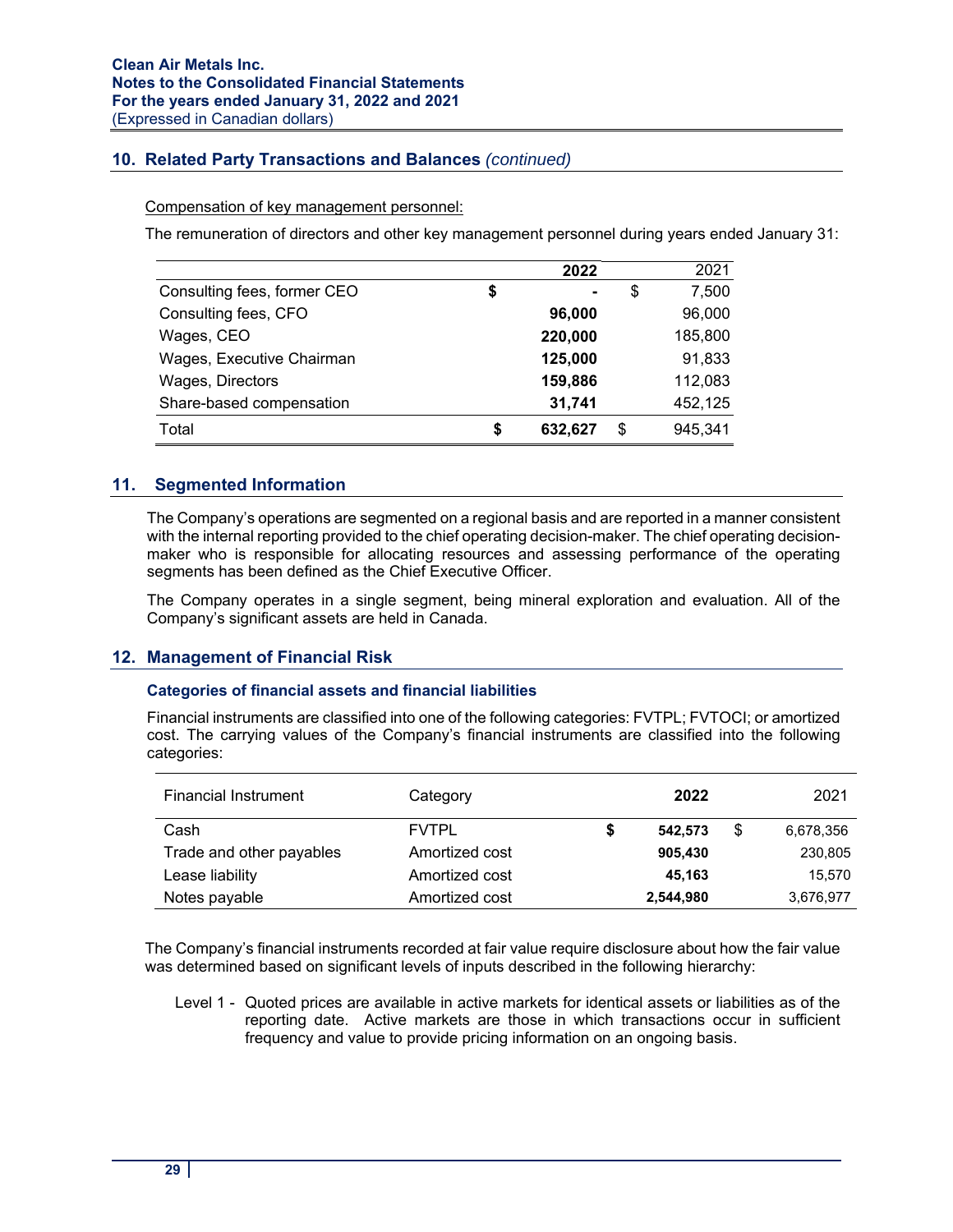# **12. Management of Financial Risk** *(continued)*

- Level 2 Pricing inputs are other than quoted prices in active markets included in Level 1. Prices in Level 2 are either directly or indirectly observable as of the reporting date. Level 2 valuations are based on inputs including quoted forward prices for commodities, time value and volatility factors, which can be substantially observed or corroborated in the market place.
- Level 3 Valuations in this level are those with inputs for the asset or liability that are not based on observable market data.

Cash is measured at fair value using level one as the basis for measurement in the fair value hierarchy.

#### **Risk management**

The Company's risk exposures and the impact on the Company's consolidated financial instruments are summarized as follows:

#### Credit Risk

Credit risk is the risk of potential loss to the Company if a counterparty to a financial instrument fails to meet its contractual obligations. The Company's credit risk is primarily attributable to its liquid financial assets, including cash. The Company limits the exposure to credit risk in its cash by only holding its cash with high-credit quality financial institutions in business and/or savings accounts or other highcredit financial instruments.

#### Liquidity Risk

Liquidity risk is the risk that the Company will not have the resources to meet its obligations as they fall due. The Company manages this risk by closely monitoring cash forecasts and managing resources to ensure that it will have sufficient liquidity to meet its obligations. All of the Company's financial liabilities are classified as current and are anticipated to mature within the next ninety days. The Company is exposed to liquidity risk.

#### Market Risk

Market risk is the risk of loss that may arise from changes in market factors such as interest rates, foreign exchange rates, and commodity and equity prices. These fluctuations may be significant.

- (a) Interest Rate Risk: Management has determined that the Company is not exposed to any significant interest rate risks.
- (b) Foreign Currency Risk: The Company has identified its functional currency as the Canadian dollar. Management believes the foreign exchange risk related to currency conversions are minimal and therefore, does not hedge its foreign exchange risk.
- (c) Commodity Price Risk: Management has determined that the Company is not exposed to any significant commodity price risks. The Company does not have any hedging or other commodity based risks in respect to its operational activities.

The Company manages its equity as capital. The Company's objectives when managing capital are to safeguard the Company's ability to continue as a going concern in order to pursue the development of exploration and evaluation assets, pursue its exploration activities, and to maintain a flexible capital structure, which optimizes the costs of capital at an acceptable risk.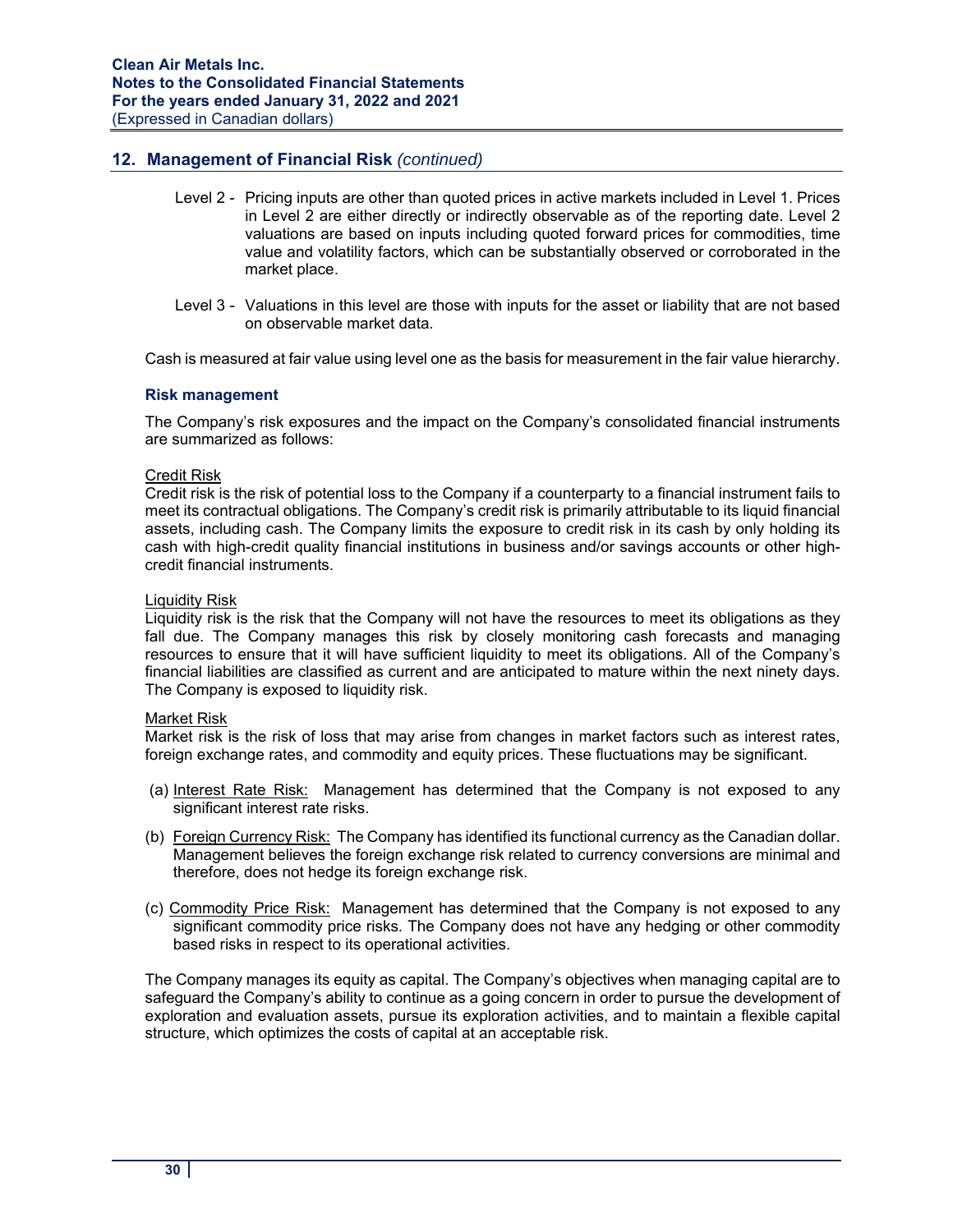# **12. Management of Financial Risk** *(continued)*

The Company manages its capital structure and makes adjustments to it in light of changes in economic conditions and the risk characteristics of the underlying assets. To maintain or adjust the capital structure, the Company may attempt to issue new shares, issue debt, acquire or dispose of assets, or adjust the amount of cash on hand.

In order to facilitate the management of its capital requirements, the Company prepares expenditure budgets that are updated as necessary depending on various factors, including successful capital deployment and general industry conditions.

In order to maximize ongoing exploration efforts, the Company does not pay out dividends. The Company's investment policy is to keep its cash on deposit in an interest bearing Canadian chartered bank account, where possible.

There have been no changes to the Company's approach to capital management during the year ended January 31, 2022. The Company is not subject to externally imposed capital requirements.

# **13. Legal Proceedings**

From time to time, the Company is engaged in various legal proceedings and claims that have arisen in the normal course of business. The outcome of all the proceedings and claims against the Company is subject to future resolution, including the uncertainties of litigation. Management believe that the probable ultimate resolution of any such proceedings and claims, individually or in the aggregate, will not have a material adverse effect on the financial condition of the Company.

# **14. Right-of-Use Assets**

The Company entered into a vehicle lease subject to fixed lease payments starting July 27, 2020 for a thirty-six month term, a second vehicle lease on February 26, 2021 for a thirty-six month term, and a third vehicle lease on October 19, 2021 for a thirty-six month term. The lease commitments are based on the current lease terms. Below is a summary of the activity related to right-of-use lease assets for the year ended January 31, 2022:

|                              | <b>Right-of-Use Assets</b> |
|------------------------------|----------------------------|
|                              |                            |
| Balance, January 31, 2020    |                            |
| Fair market value - addition | 17,657                     |
| Depreciation                 | (3, 433)                   |
| Balance, January 31, 2021    | 14,224                     |
| Fair market value - addition | 44,712                     |
| Depreciation                 | (15, 289)                  |
| Balance, January 31, 2022    | 43,647                     |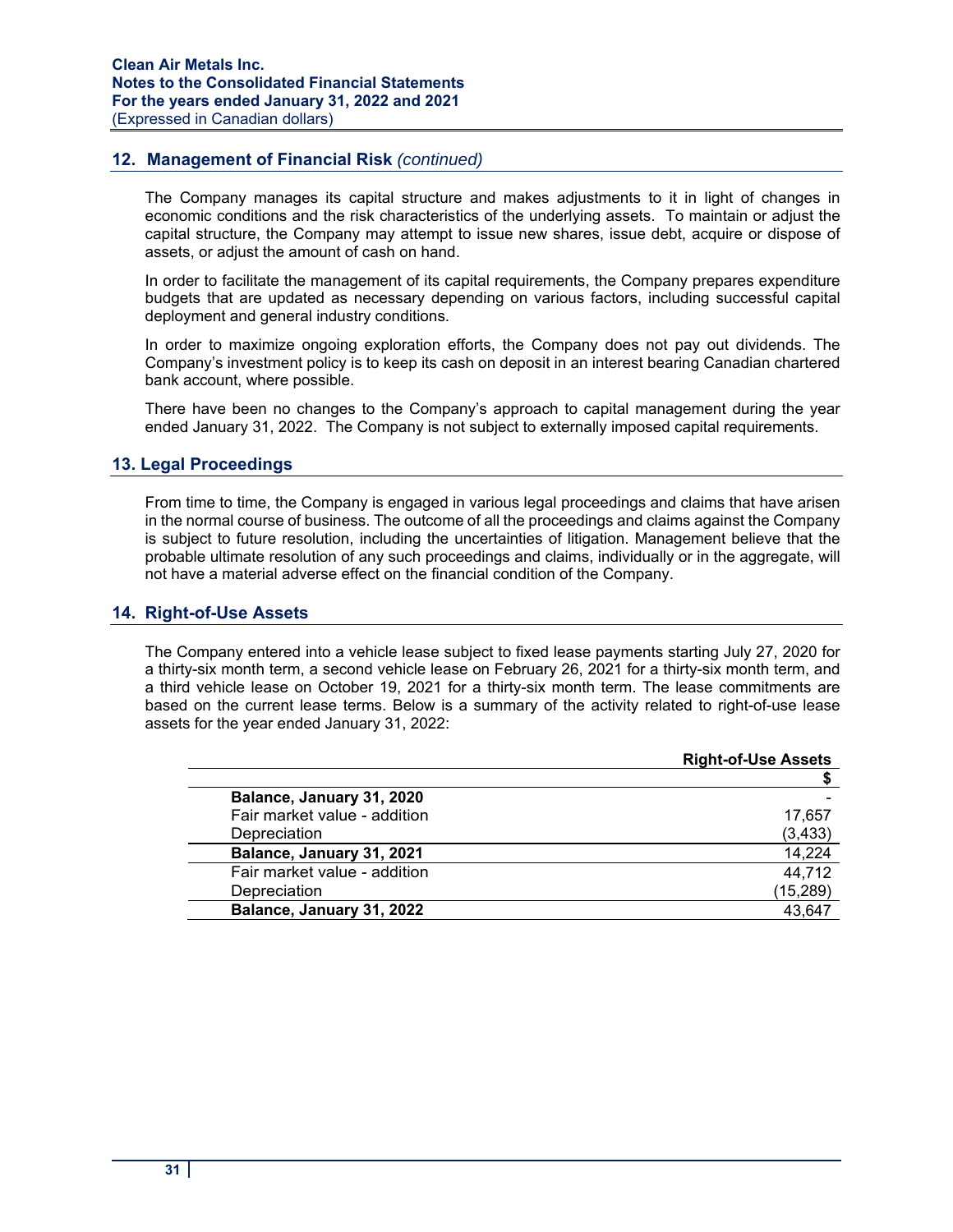# **14. Right-of-Use Assets** *(continued)*

Below is a summary of the activity related to lease liability for year ended January 31, 2022:

|                            | <b>Right-of-Use Lease Liability</b> |
|----------------------------|-------------------------------------|
|                            |                                     |
| Balance, January 31, 2020  |                                     |
| Lease liability - addition | 17,657                              |
| Lease payments             | (2,087)                             |
| Balance, January 31, 2021  | 15,570                              |
| Lease liability - addition | 44,712                              |
| Lease payments             | (15,119)                            |
| Balance, January 31, 2022  | 45,163                              |
|                            |                                     |
| Current portion of lease   |                                     |
| liability                  | 19,063                              |
| Long Term lease liability  | 26,100                              |
| Balance, January 31, 2022  | 45.163                              |

# **15. Sponsorship Income**

During the year ended January 31, 2022, the Company hosted a charity golf tournament, generating \$4,285 in sponsorship income (2021 - \$NIL), and donated \$4,800 (2021 - \$NIL) to various charitable organizations which is included in office, administration and rent.

# **16. Income Taxes**

The following table reconciles the amount of income tax recoverable on application of the statutory Canadian federal and provincial income tax rates:

|                                                                                                  | 2022        | 2021        |
|--------------------------------------------------------------------------------------------------|-------------|-------------|
|                                                                                                  |             |             |
| Loss for the year                                                                                | (2,033,000) | (1,274,000) |
| Expected income tax recovery $-27\%$                                                             | (549,000)   | (344,000)   |
| Permanent differences and others                                                                 | (405,000)   | (1,100,000) |
| Mineral property                                                                                 | 2,397,000   | 597,000     |
| Effect of changes in income tax rates<br>Change in unrecognized deductible temporary differences | (1,305,000) | 847,000     |
| Total income tax expense                                                                         | 138,000     |             |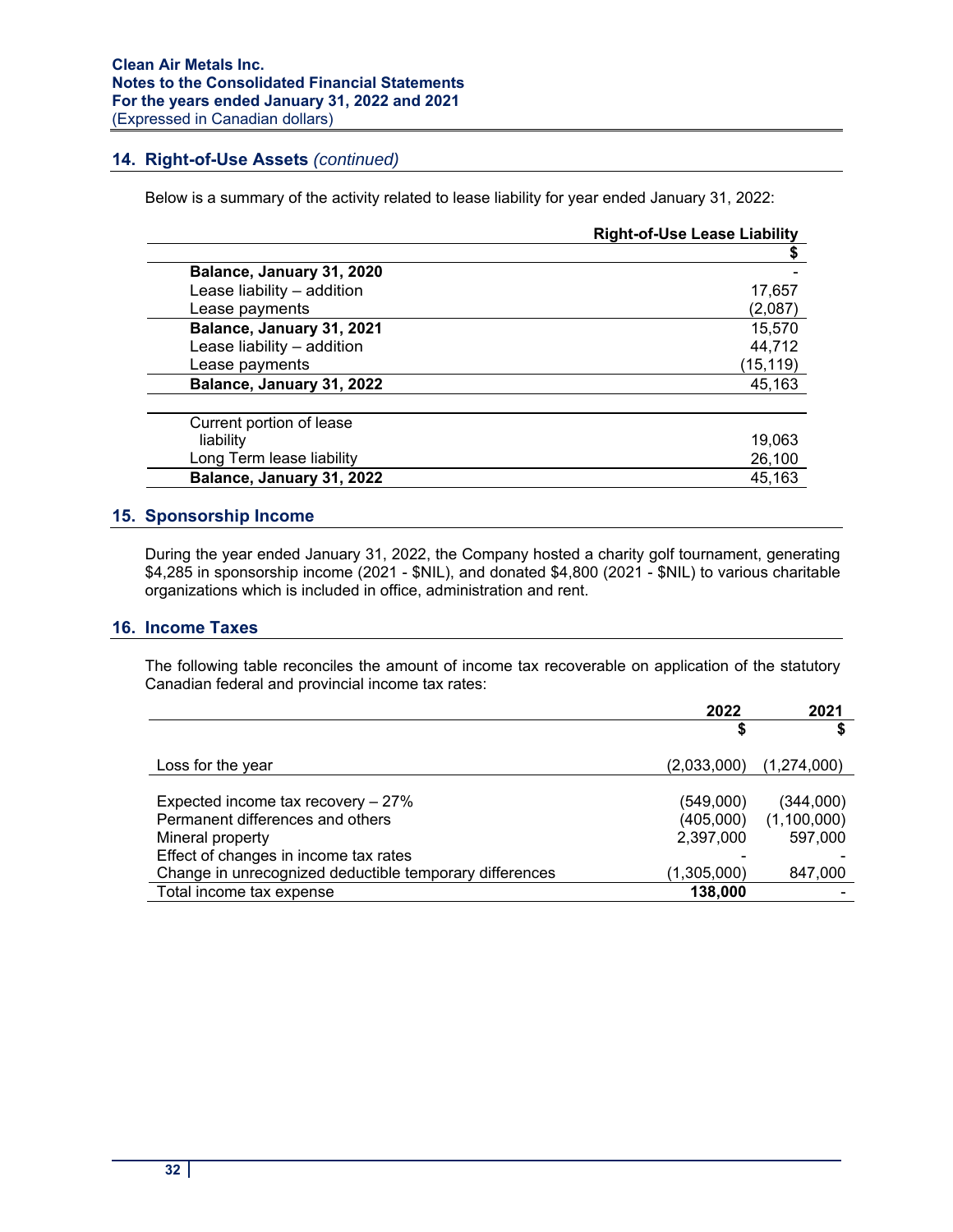# **16. Income Taxes** *(continued)*

The significant components of the Company's unrecorded deferred tax assets are as follows:

|                                                 | 2022        | 2021        |
|-------------------------------------------------|-------------|-------------|
|                                                 | S           |             |
| Deferred Tax Assets                             |             |             |
| Share issuance costs                            | 526,000     | 440.000     |
| Equipment                                       | (5,000)     | (8,000)     |
| Mineral property                                | (2,993,000) | (597,000)   |
| Capital losses                                  | 21,000      | 21.000      |
| Non-capital losses available for future periods | 2,782,000   | 1,917,000   |
|                                                 | 331,000     | 1,773,000   |
| Unrecognized deferred tax assets                | (469,000)   | (1,773,000) |
| Net deferred tax liability                      | (138,000)   |             |

The significant components of the Company's unrecognized temporary differences and tax losses are as follows:

|                              |              | <b>Expiry Date</b> |             | <b>Expiry Date</b> |
|------------------------------|--------------|--------------------|-------------|--------------------|
|                              | 2022         | Range              | 2021        | Range              |
|                              | \$           |                    | \$          |                    |
| <b>Temporary Differences</b> |              |                    |             |                    |
| Share issuance costs         | 1,950,00     | No expiry date     | 1,631,000   | No expiry date     |
| Equipment                    | (18,000)     | No expiry date     | (30,000)    | No expiry date     |
| Mineral property             | (11,086,000) | No expiry date     | (2,211,000) | No expiry date     |
| Capital losses               | 76,000       | No expiry date     | 76,000      | No expiry date     |
| Non-capital losses           |              |                    |             |                    |
| available for future periods | 10,461,000   | $2021 - 2042$      | 7,261,000   | $2021 - 2041$      |
| Canada (27%) (2021 - 27%)    | 10,461,000   | $2028 - 2042$      | 6,544,000   | $2027 - 2041$      |
| USA (N/A) $(2021 - 21\%)$    |              | N/A                | 717,000     | $2021 - 2041$      |

Tax attributes are subject to review, and potential adjustment, by tax authorities.

# **17. Subsequent Events**

Subsequent to the year ended January 31, 2022, the following significant transactions occurred:

a) On February 23, 2022, the Company closed a private placement for gross proceeds of approximately \$12.5 million, consisting of: (i) 23,150,400 flow-through units, of which 10,869,600 were issued at a price of \$0.23 per flow-through unit and 12,280,800 at a price of \$0.285, and (ii) 32.25 million non-flow-through units at a price of \$0.20 per unit. Each flow-through unit consists of one common share of the Company and one common share purchase warrant that each qualify as a flow-through share (within the meaning of Subsection 66(15) of the Income Tax Act (Canada)). Each unit consists of one non-flow-through common share of the company and one non-flowthrough share warrant. Each warrant entitles the holder thereof to acquire one common share of the Company at a price of \$0.25 for a period of two years following the closing of the offering.

The Company will use an amount equal to the gross proceeds received by the company from the sale of the flow-through units to incur eligible Canadian exploration expenses that will qualify as flow-through mining expenditures as such terms are defined in the Income Tax Act (Canada) related to the Company's projects in Ontario. All qualifying expenditures will be renounced in favour of the subscribers of the flow-through units effective December 31, 2022. As consideration for their